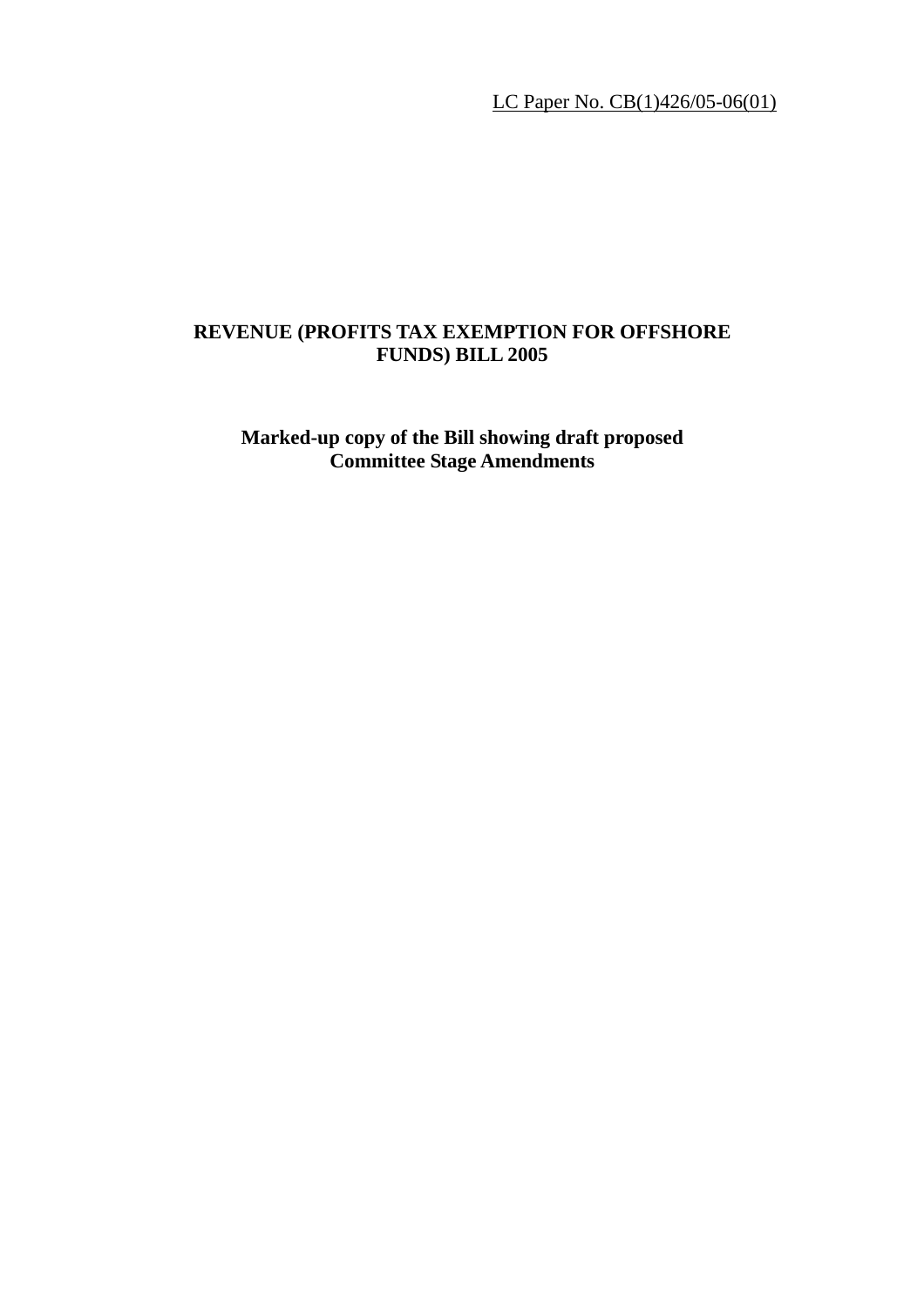#### A BILL

#### To

Amend the Inland Revenue Ordinance to give effect to the proposal to exempt offshore funds from profits tax in the Budget introduced by the Government for the 2003–2004 financial year and to make related amendments.

Enacted by the Legislative Council.

#### **1. Short title**

 This Ordinance may be cited as the Revenue (Profits Tax Exemption for Offshore Funds) Ordinance 2005.

## **Inland Revenue Ordinance**

## **2. Sections added**

The Inland Revenue Ordinance (Cap. 112) is amended by adding -

# "**20AB. Interpretation of sections 20AC, 20AD and 20AE and Schedule 15**

(1) This section applies to the interpretation of sections 20AC,

20AD and 20AE and Schedule 15.

(2) In relation to any year of assessment, a person is to be regarded as a resident person if –

(a) where the person is a natural person who is not a

trustee of a trust estate, the person –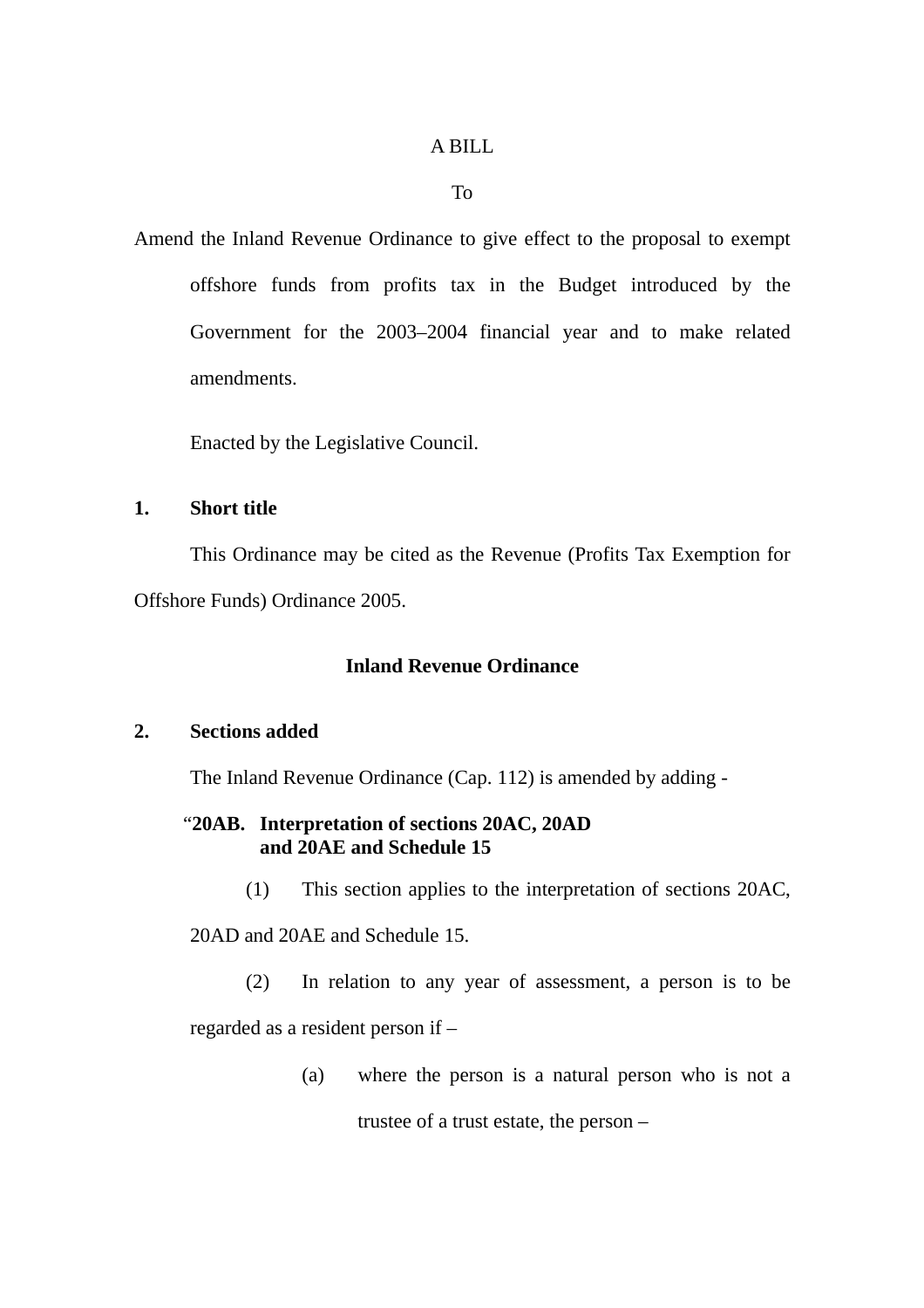- (i) ordinarily resides in Hong Kong in that year of assessment; or
- (ii) stays in Hong Kong for a period or a number of periods amounting to more than 180 days during that year of assessment or for a period or a number of periods amounting to more than 300 days in 2 consecutive years of assessment one of which is that year of assessment;
- (b) where the person is a corporation that is not a trustee of a trust estate, the central management and control of the corporation is exercised in Hong Kong in that year of assessment;
- (c) where the person is a partnership that is not a trustee of a trust estate, the central management and control of the partnership is exercised in Hong Kong in that year of assessment; or
- (d) where the person is a trustee of a trust estate, the central management and control of the trust estate is exercised in Hong Kong in that year of assessment.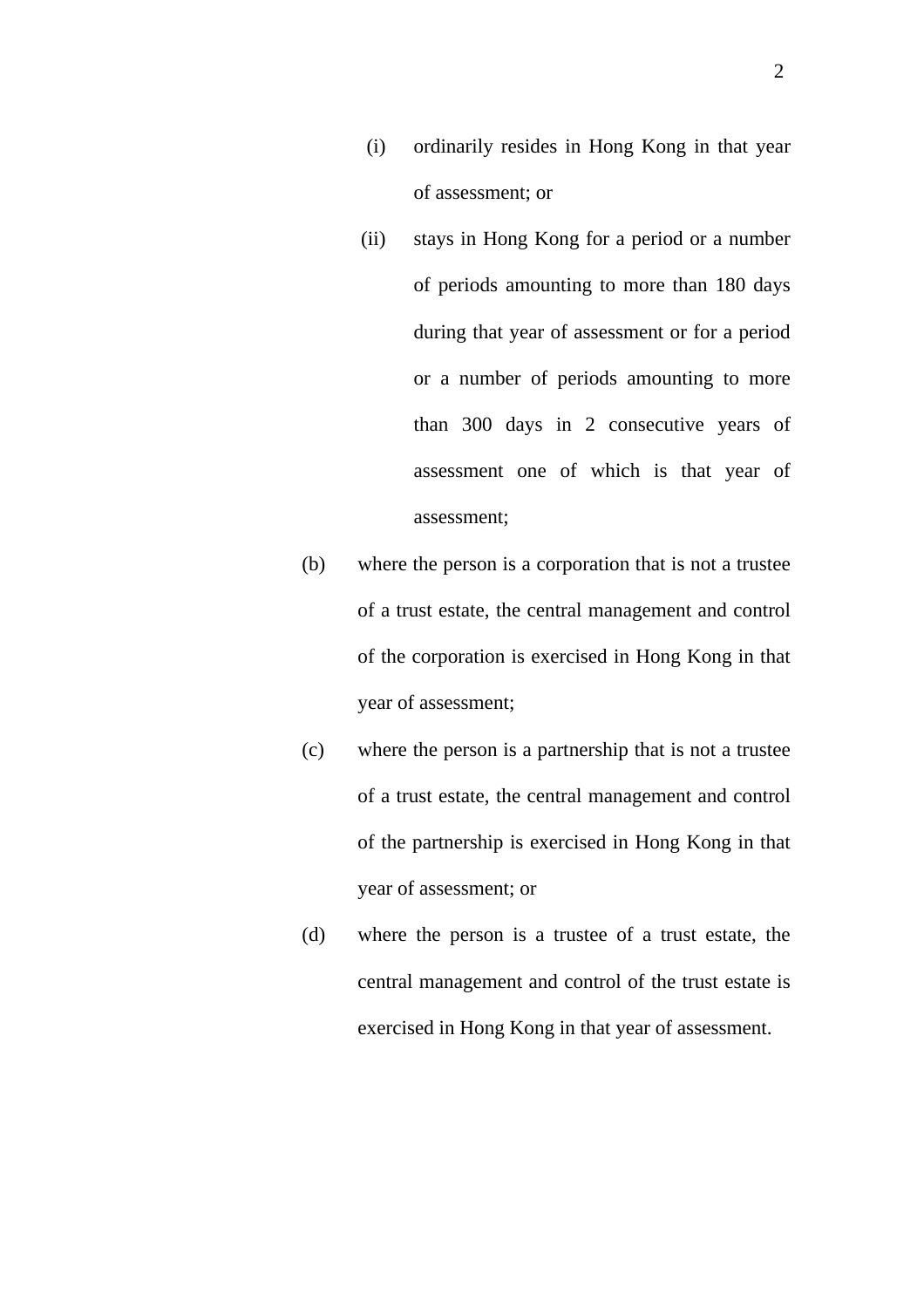(3) In relation to any year of assessment, a person is a nonresident person if he is not a resident person in relation to that year of assessment.

(4) A person is to be regarded as having a direct beneficial interest in another person if –

- (a) where the other person is a corporation that is not a trustee of a trust estate, the person holds any of the issued share capital (however described) of the corporation;
- (b) where the other person is a partnership that is not a trustee of a trust estate, the person, as a partner in the partnership, is entitled to any of the profits of the partnership; or
- (c) where the other person is a trustee of a trust estate, the person –
	- (i) benefits under the trust estate; or
- (ii) not being a trustee of the trust estate or, where the trustee is a corporation, a director of the trustee, is able or might reasonably be expected to be able to control the activities of the trust estate or the application of its corpus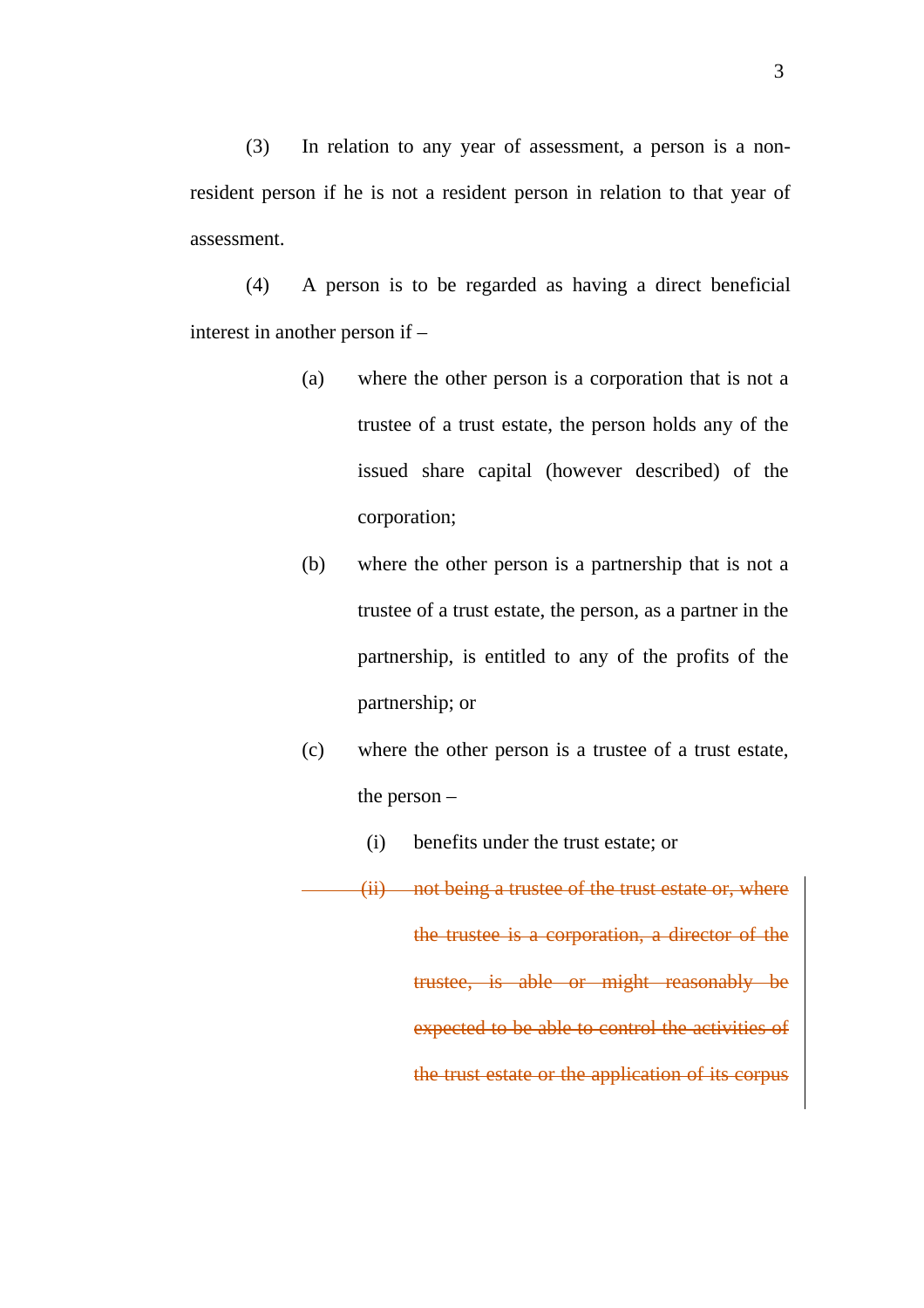or income, otherwise than through another person ("interposed person").

 (ii) not being a trustee of the trust estate or, where the trustee is a corporation, a director of the trustee, is able or might reasonably be expected to be able to control the activities of the trust estate or the application of its corpus or income,

otherwise than through another person.

(5) A person ("the first person") is to be regarded as having an indirect beneficial interest in another person ("the second person") if –

- (a) where the second person is a corporation that is not a trustee of a trust estate, the first person is interested in any of the issued share capital (however described) of the corporation;
- (b) where the second person is a partnership that is not a trustee of a trust estate, the first person is entitled to any of the profits of the partnership; or
- (c) where the second person is a trustee of a trust estate, the first person –
	- (i) benefits under the trust estate; or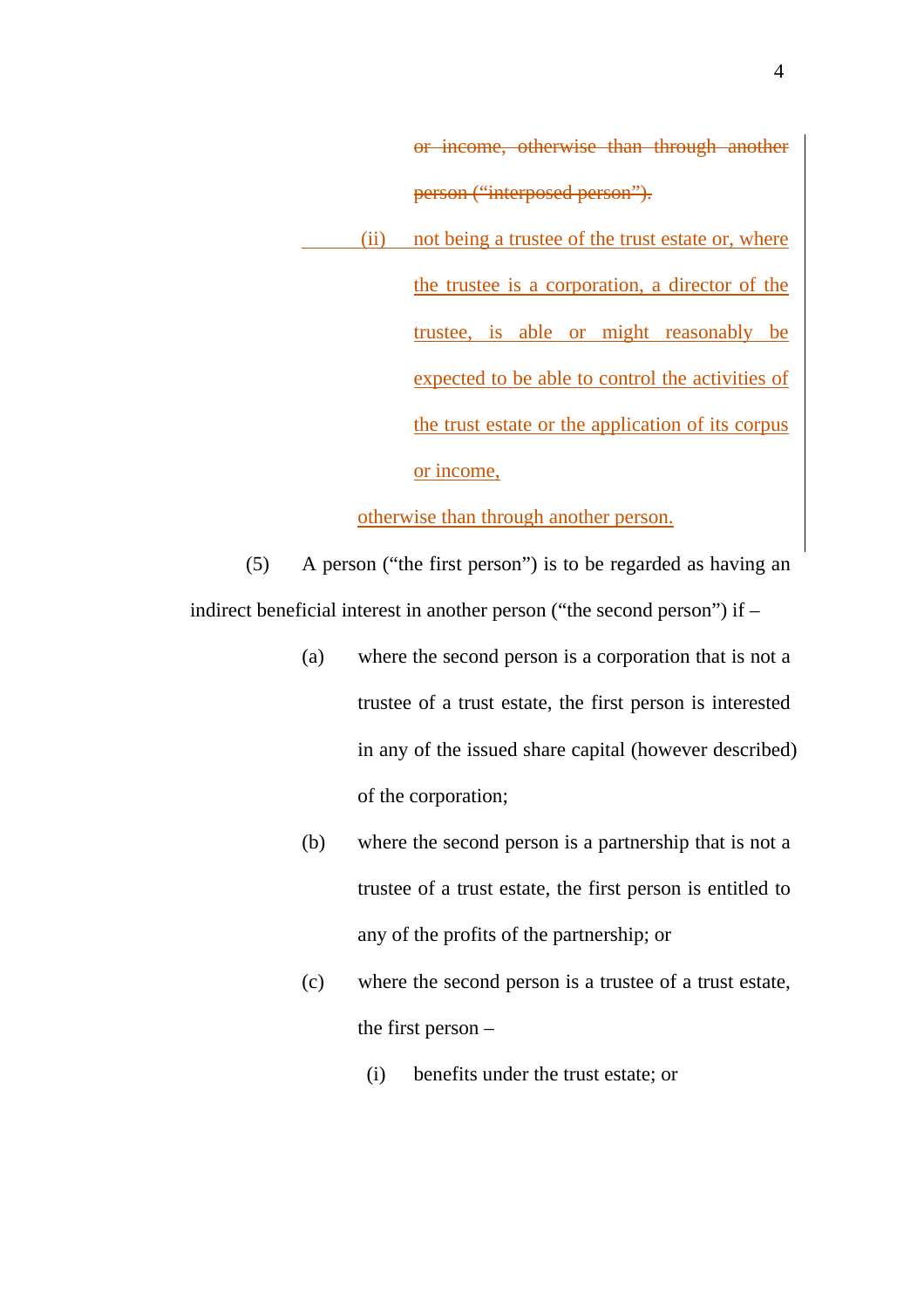(ii) not being a trustee of the trust estate or, where the trustee is a corporation, a director of the trustee, is able or might reasonably be expected to be able to control the activities of the trust estate or the application of its corpus or income,

through another person ("interposed person") or through a series of 2 or more interposed persons who is or are related to the first person and the second person in the manner described in subsections (6) and (7).

- (6) Where there is one interposed person
	- (a) the first person has a direct beneficial interest in the interposed person; and
	- (b) the interposed person has a direct beneficial interest in the second person.
- (7) Where there is a series of 2 or more interposed persons
	- (a) the first person has a direct beneficial interest in the first interposed person in the series;
	- (b) each interposed person (other than the last interposed person) in the series has a direct beneficial interest in the next interposed person in the series; and
	- (c) the last interposed person in the series has a direct beneficial interest in the second person.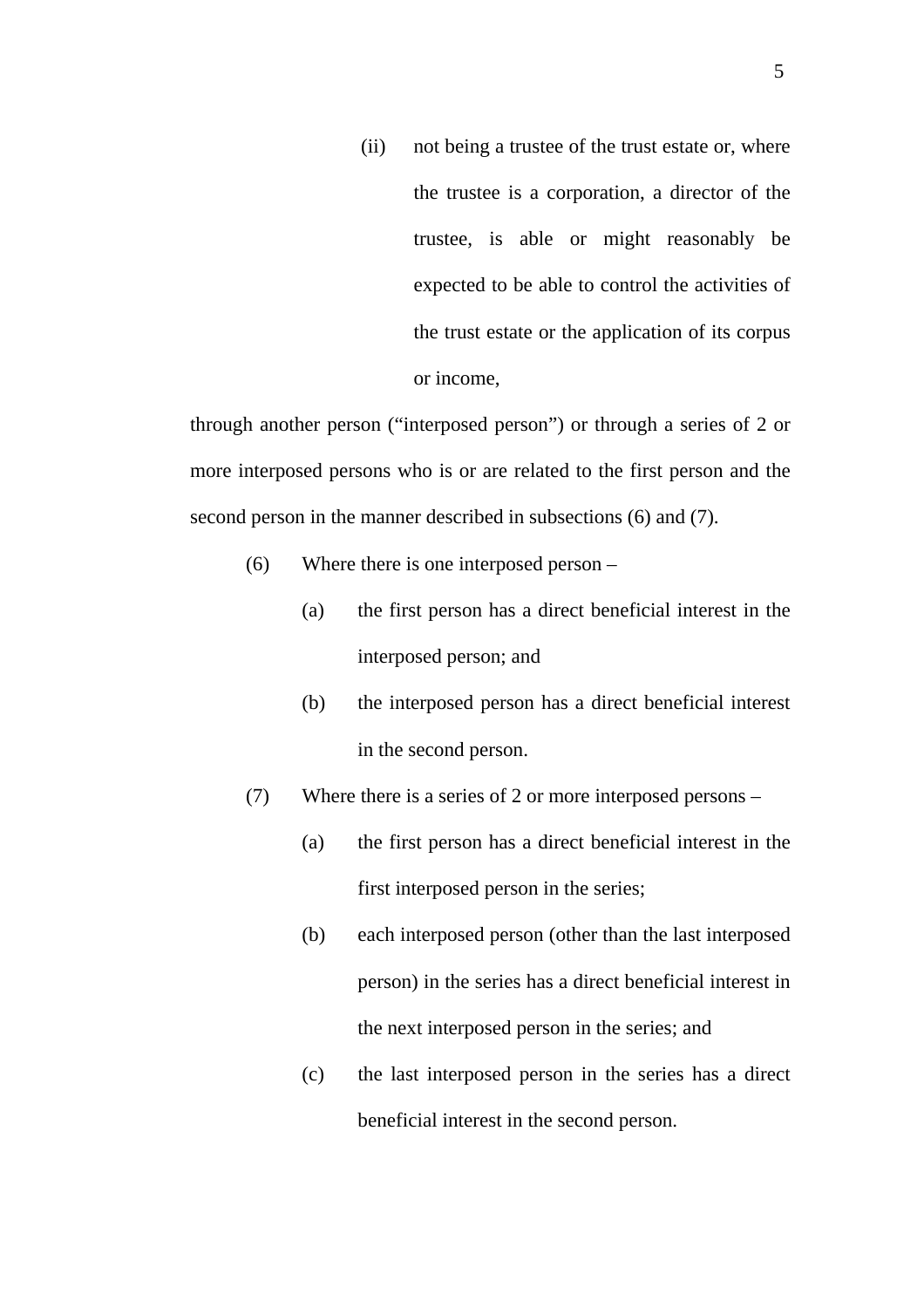(8) A reference to an entitlement to the profits of a partnership is, in the case where the partners in a partnership are not entitled to its profits but are only entitled to a distribution of its assets upon its dissolution, to be construed as a reference to an entitlement to a distribution of the assets of the partnership upon its dissolution.

(9) A reference to the issued share capital of a corporation does not include a reference to the shares comprised in the issued share capital that do not entitle their holders to receive dividends, whether in cash or in kind, and a distribution of the corporation's assets upon its dissolution other than a return of capital.

## **20AC. Certain profits of non-resident persons exempt from tax**

(1) Subject to subsections (5) and (6), a non-resident person is exempt from tax chargeable under this Part in respect of his profits for any year of assessment commencing on or after 1 April 1996 from –

> (a) transactions falling within subsection  $(2)$ ,  $(3)$  or  $(4)$ that are carried out in that year of assessment; and

> (b) transactions carried out in that year of assessment that are incidental to the carrying out of the

> > transactions referred to in paragraph (a).

(2) A transaction falls within this subsection if –

(a) the transaction constitutes a dealing in securities within the meaning of paragraph (a) or (b) of the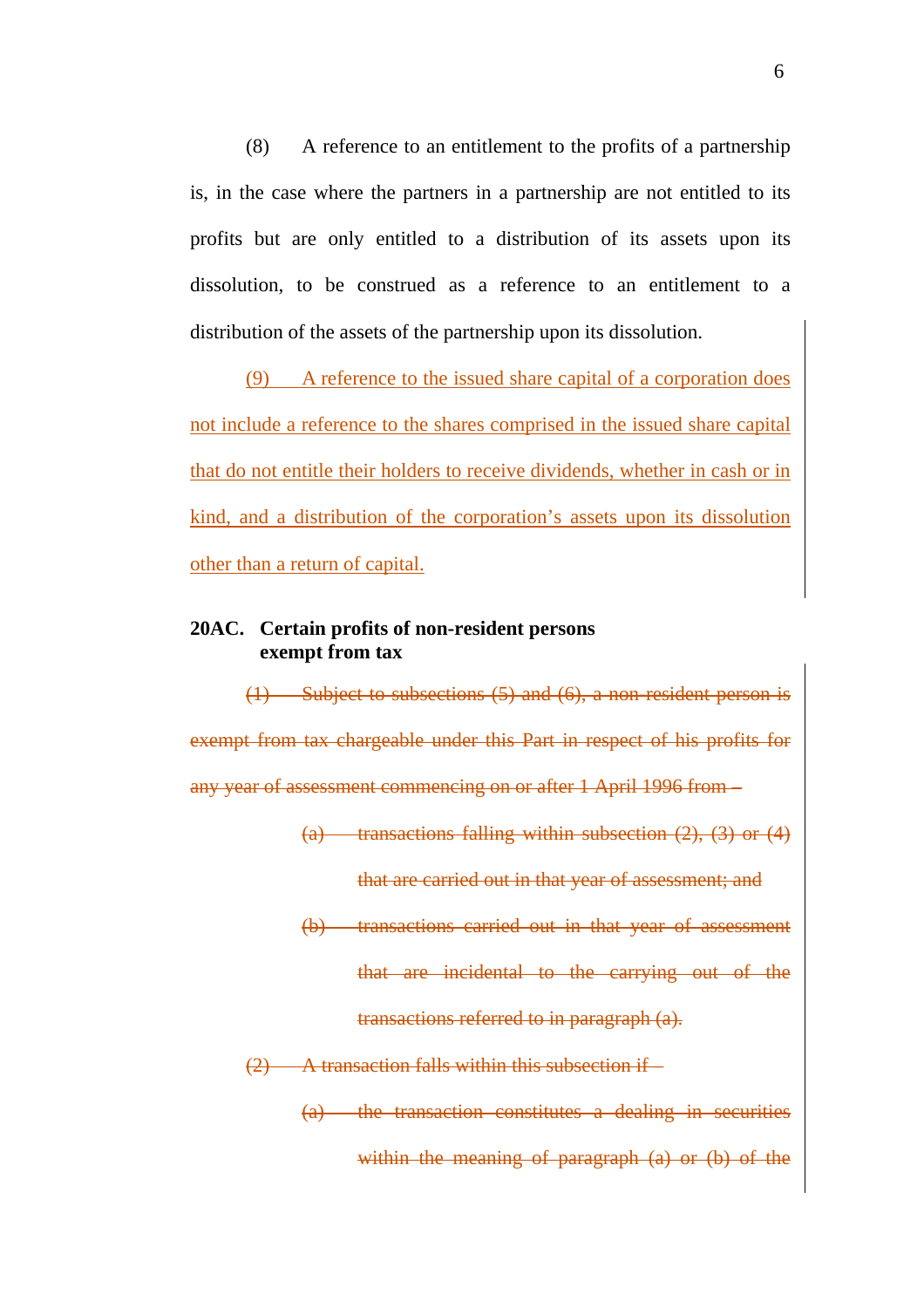definition of "dealing in securities" in Part 2 of Schedule 5 to the Securities and Futures Ordinance (Cap. 571); and

(b) the transaction was carried out through –

(i) a corporation licensed under Part V of that Ordinance to carry on a business in dealing in securities within the meaning of Part 2 of Schedule 5 to that Ordinance;

(ii) an authorized financial institution registered under Part V of that Ordinance for carrying on such a business;

(iii) a person authorized under section 95(2) of that Ordinance to provide automated trading

services; or

(iv) a person falling within the description of paragraph (xiv) of the definition of "dealing in securities" in Part 2 of Schedule 5 to that Ordinance.

(3) A transaction falls within this subsection if –

(a) the transaction constitutes a dealing in futures contracts within the meaning of paragraph (a), (b) or (c) of the definition of "dealing in futures contracts"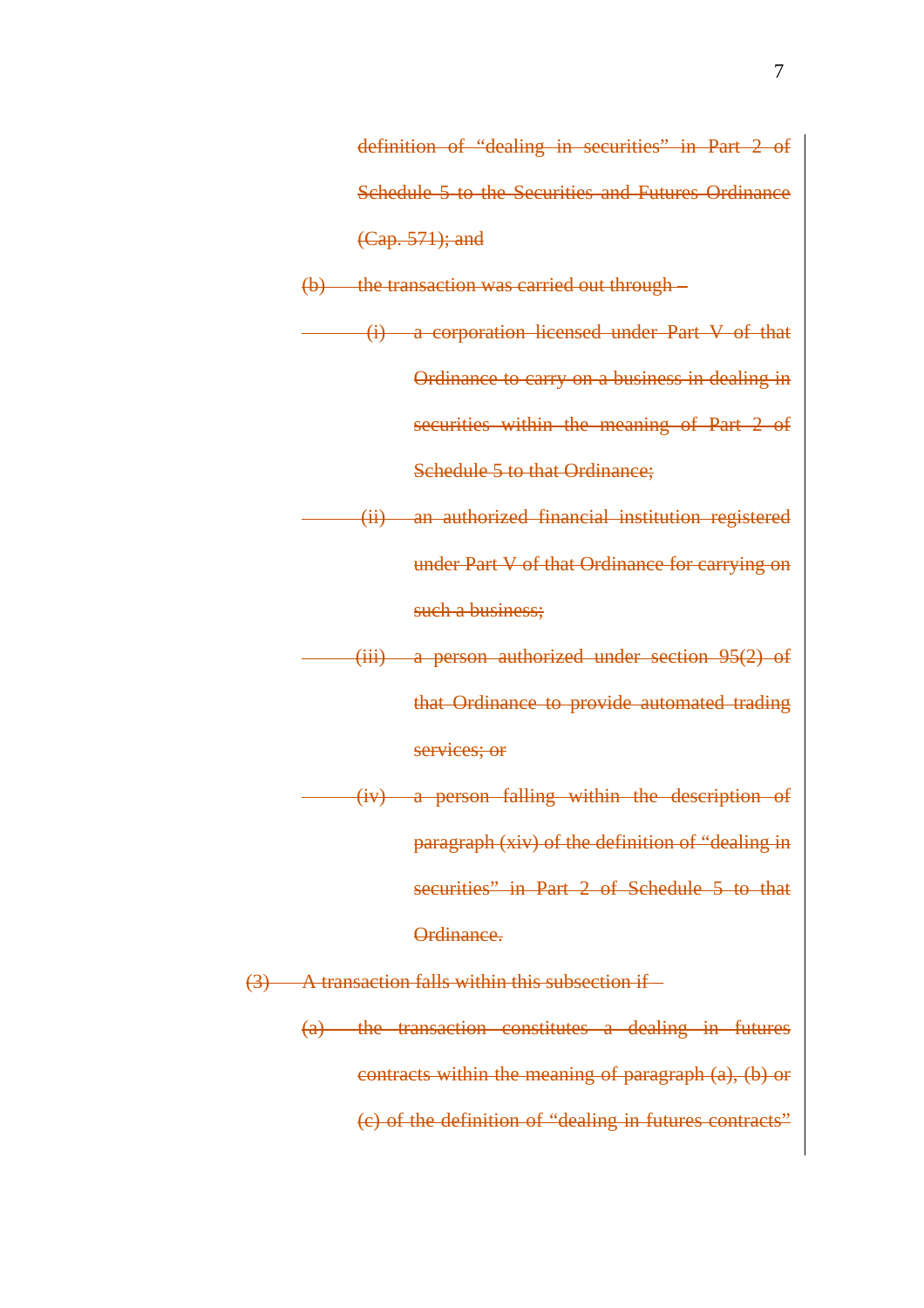in Part 2 of Schedule 5 to the Securities and Futures Ordinance (Cap. 571); and

(b) the transaction was carried out through – (i) a corporation licensed under Part V of that Ordinance to carry on a business in dealing in futures contracts within the meaning of Part 2 of Schedule 5 to that Ordinance; (ii) an authorized financial institution registered

under Part V of that Ordinance for carrying on such a business;

(iii) a person authorized under section 95(2) of that Ordinance to provide automated trading services; or

(iv) a person falling within the description of paragraph (vi) of the definition of "dealing in futures contracts" in Part 2 of Schedule 5 to that Ordinance.

(4) A transaction falls within this subsection if –

(a) the transaction constitutes leveraged foreign exchange trading within the meaning of paragraph (a), (b) or (c) of the definition of "leveraged foreign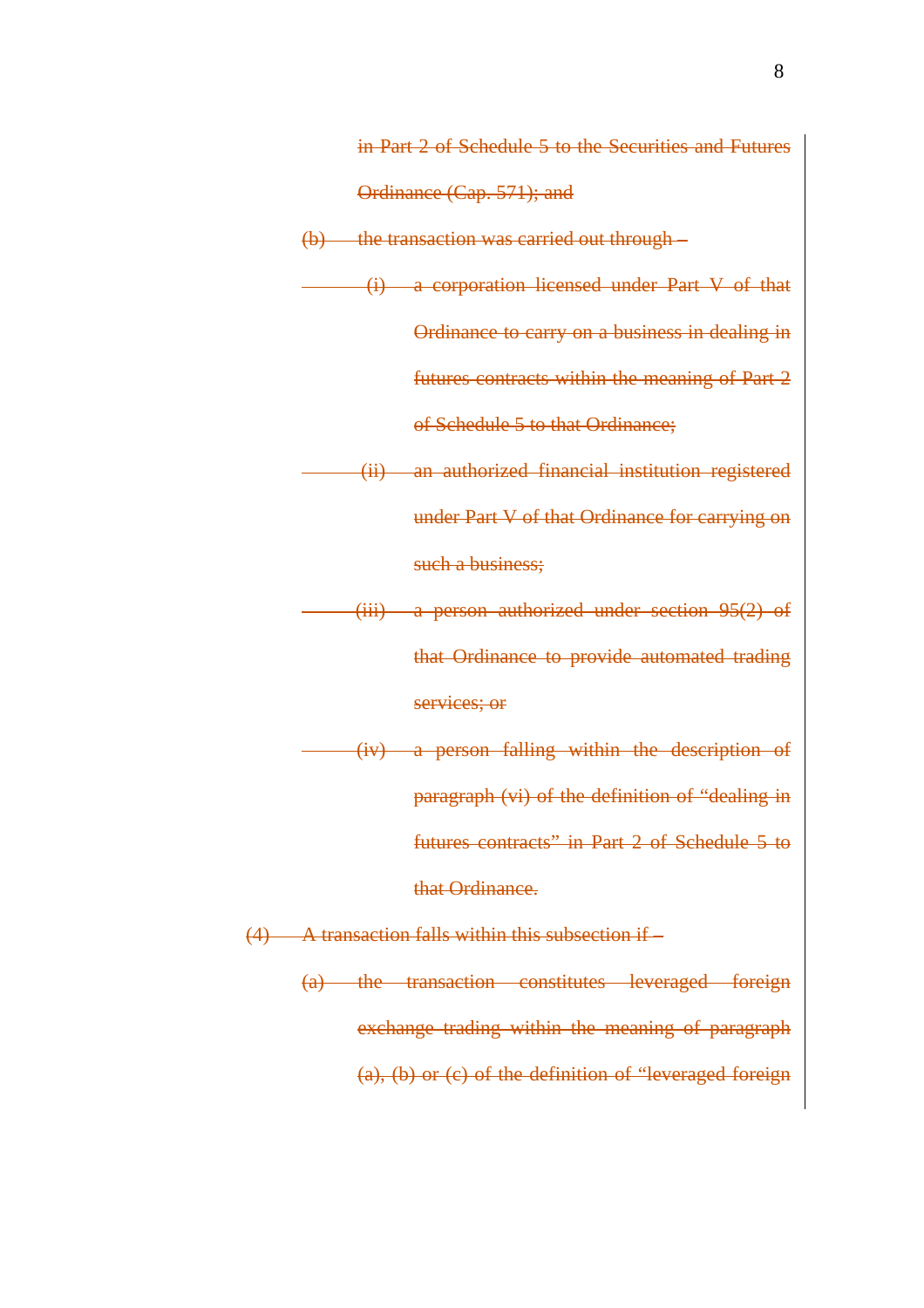Securities and Futures Ordinance (Cap. 571); and (b) the transaction was carried out through – (i) a corporation licensed under Part V of that Ordinance to carry on a business in leveraged foreign exchange trading within the meaning of Part 2 of Schedule 5 to that Ordinance; or (ii) a person who performs any act for or in connection with any contract or arrangement or a proposed contract or arrangement falling within the description of paragraph (vi), (viii), (ix) or (xii) of the definition of "leveraged foreign exchange trading" in Part 2 of Schedule 5 to that Ordinance.

exchange trading" in Part 2 of Schedule 5 to the

(1) Subject to subsections (5) and (6), a non-resident person is exempt from tax chargeable under this Part in respect of his assessable profits, for any year of assessment commencing on or after 1 April 1996, from –

> (a) transactions falling within subsection (2); and (b) transactions incidental to the carrying out of the transactions referred to in paragraph (a).

(2) A transaction falls within this subsection if it –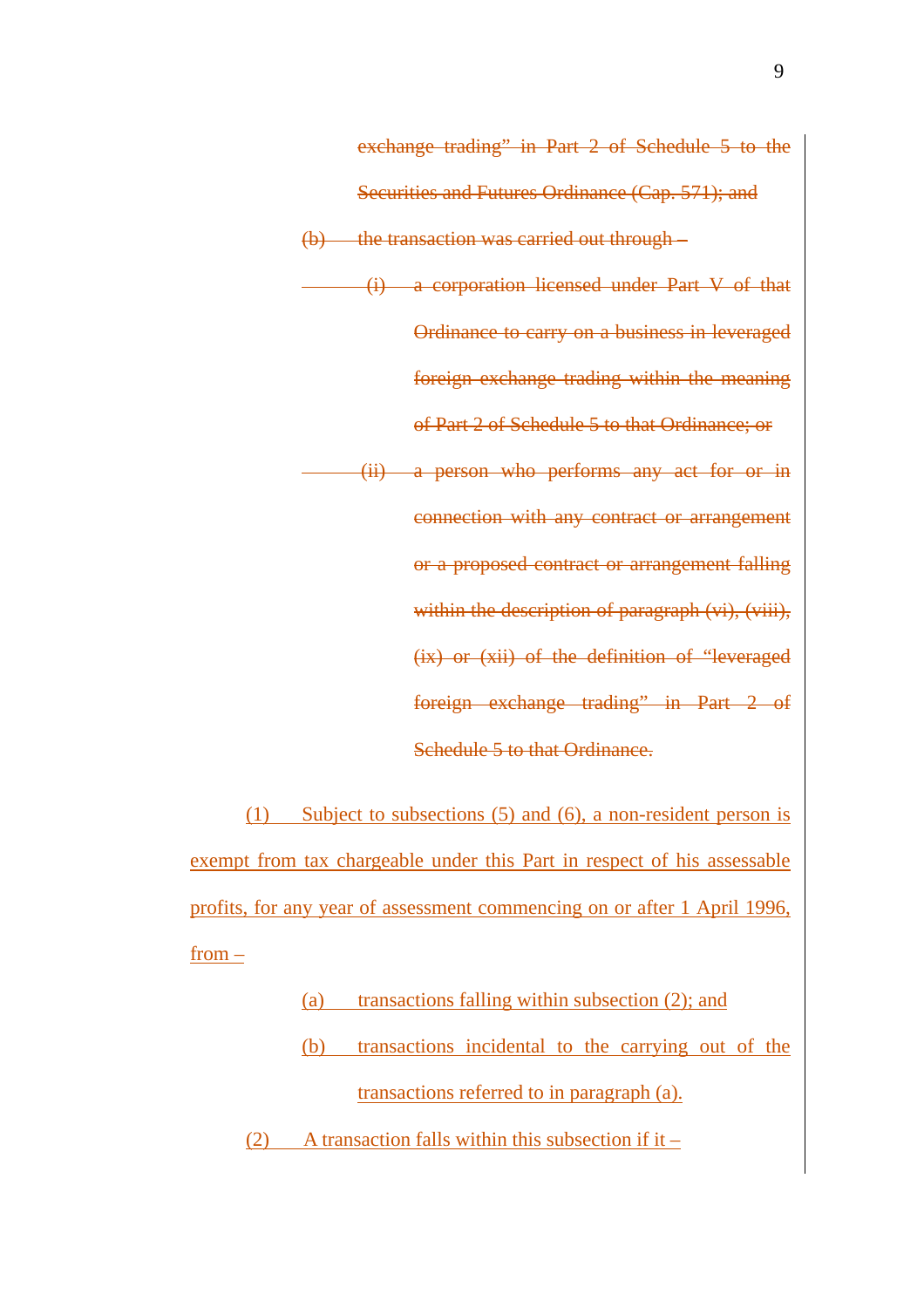(a) is a transaction specified in Schedule 16; and (b) has been carried out through or arranged by a specified person.

(5) Subsection (1) does not apply to a non-resident person in a year of assessment if, at any time in that year of assessment, the person carries on any trade, profession or business in Hong Kong involving any transaction other than a transaction referred to in that subsection.

(6) Subsection (1)(b) does not apply to a non-resident person in a year of assessment if, in that year of assessment, his trading receipts from the incidental transactions referred to in that subsection exceed 5% of the total trading receipts from the transactions referred to in subsection  $(1)(a)$  and  $(b)$ .

(7) The Commissioner may by notice published in the Gazette amend Schedule 16.

| In subsection (2), a "specified person" (指明人士) means – | (8) |  |  |  |  |
|--------------------------------------------------------|-----|--|--|--|--|
|--------------------------------------------------------|-----|--|--|--|--|

(a) in relation to a transaction carried out before 1 April 2003 –

(i) a bank within the meaning of section  $2(1)$  of the Banking Ordinance (Cap. 155);

 (ii) a person registered as a dealer or commodity trading adviser under Part IV of the Commodities Trading Ordinance (Cap. 250)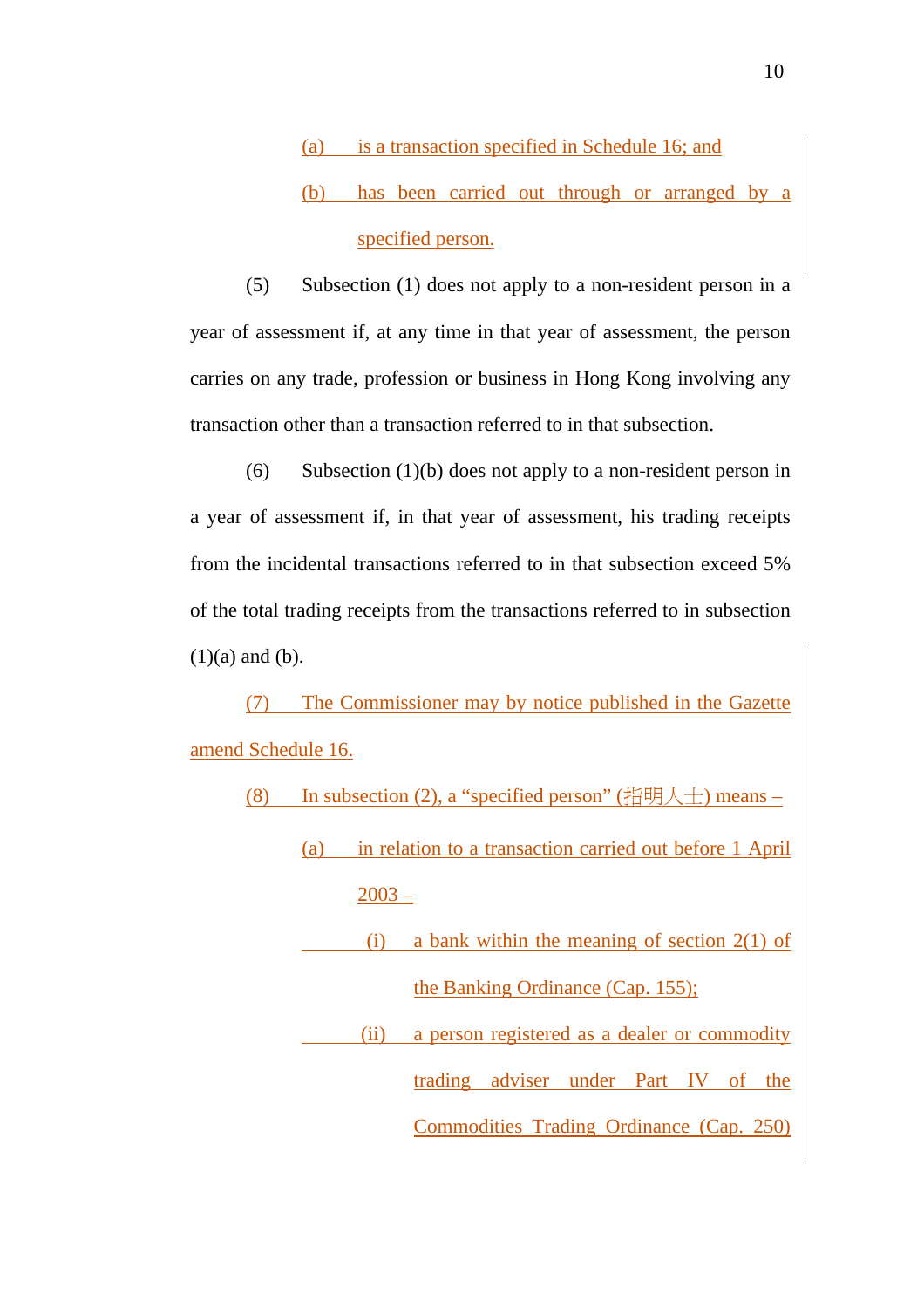repealed under section 406 of the Securities and Futures Ordinance (Cap. 571);

- (iii) a person registered as a dealer or an investment adviser under Part VI, or as a securities margin financier under Part XA, of the Securities Ordinance (Cap. 333) repealed under section 406 of the Securities and Futures Ordinance (Cap. 571); or
- (iv) a person licensed as a leveraged foreign exchange trader under Part IV of the Leveraged Foreign Exchange Trading Ordinance (Cap. 451) repealed under section 406 of the Securities and Futures Ordinance (Cap. 571); or
- (b) in relation to a transaction carried out on or after 1 April 2003, a corporation licensed under Part V of the Securities and Futures Ordinance (Cap. 571) to carry on, or an authorized financial institution registered under that Part for carrying on, a business in any regulated activity within the meaning of Part 1 of Schedule 5 to that Ordinance.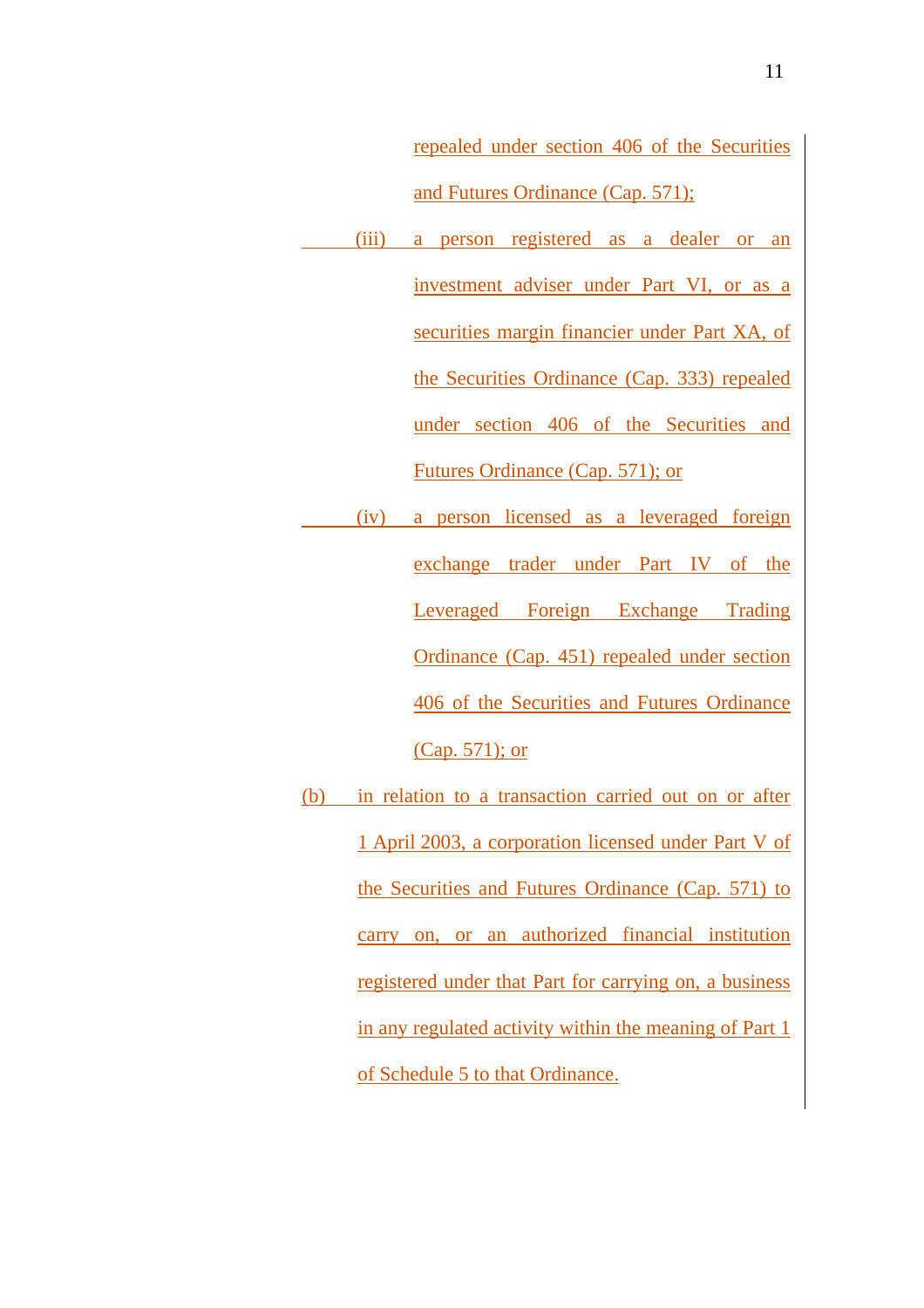#### **20AD. Loss from transactions referred to in section 20AC(1) not available for set off**

Notwithstanding anything in this Part, any loss sustained by a nonresident person from a transaction referred to in section 20AC(1) in a year of assessment in which he has not at any time carried on any trade, profession or business in Hong Kong involving any transaction other than a transaction referred to in that section is not available for set off against any of his assessable profits for any subsequent year of assessment.

# **20AE. Assessable profits of non-resident persons regarded as assessable profits of resident persons**

(1) Where, at any time in the year of assessment in which the Revenue (Profits Tax Exemption for Offshore Funds) Ordinance 2005 ( of 2005) commences or in any subsequent year of assessment, a resident person has a direct or indirect beneficial interest in a non-resident person to the extent set out in subsection (2) and the non-resident person is exempt from tax under section 20AC, the assessable profits of the nonresident person that would have been chargeable to tax under this Part but for that section for the period during which the resident person has such a beneficial interest in the non-resident person are to be regarded as the assessable profits arising in or derived from Hong Kong of the resident person for that year of assessment from a trade, profession or business carried on by the resident person in Hong Kong.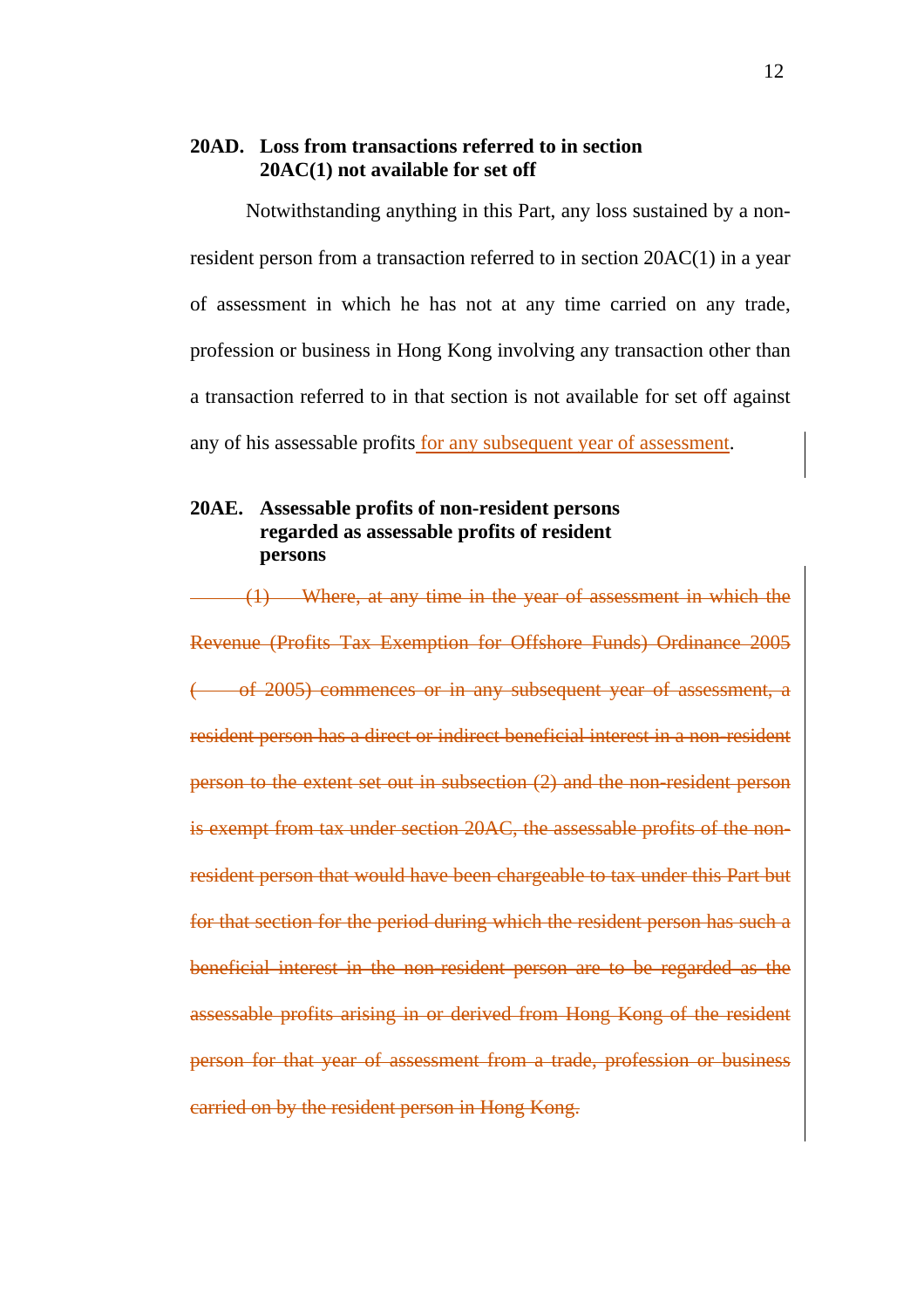(1) Where, in the year of assessment following the year of assessment in which the Revenue (Profits Tax Exemption for Offshore Funds) Ordinance 2005 ( of 2005) commences or in any subsequent year of assessment –

- (a) a resident person has, during any period of time, a beneficial interest, whether direct or indirect or both, in a non-resident person to the extent set out in subsection (2); and
- (b) the non-resident person is exempt from tax under section 20AC,

the assessable profits of the non-resident person for that period of time that would have been chargeable to tax under this Part but for that section are to be regarded as the assessable profits arising in or derived from Hong Kong of the resident person for that year of assessment from a trade, profession or business carried on by the resident person in Hong Kong.

(2) The extent of a resident person's beneficial interest in a non-resident person referred to in subsection (1) is that the resident person, either alone or jointly with any of his associates (whether a resident person or not) -

> (a) where the non-resident person is a corporation that is not a trustee of a trust estate, holds or is interested in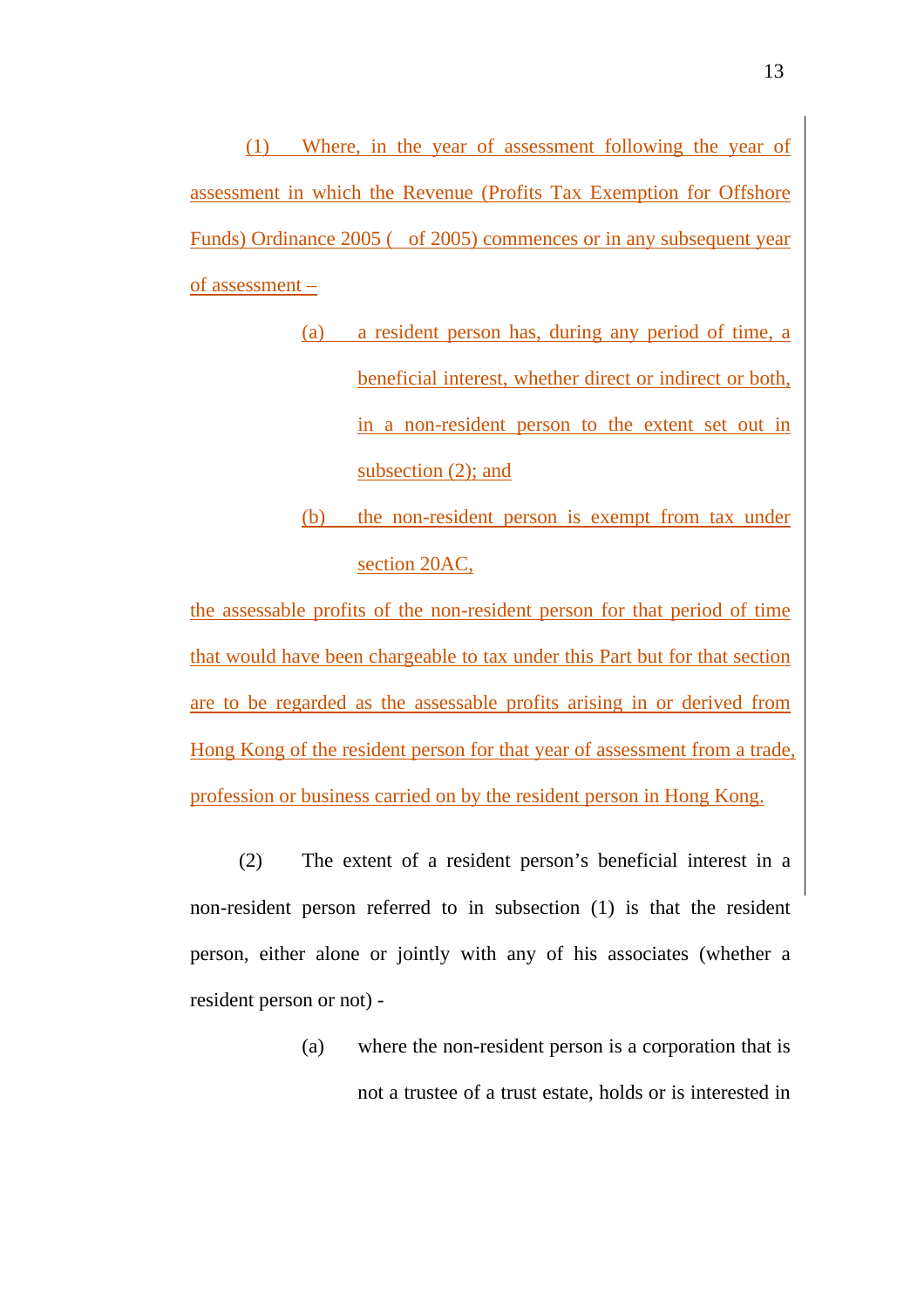not less than 30% of the issued share capital (however described) of the corporation;

- (b) where the non-resident person is a partnership that is not a trustee of a trust estate, is entitled to not less than 30% of the profits of the partnership; or
- (c) where the non-resident person is a trustee of a trust estate, is interested in not less than 30% in value of the trust estate.

(3) Where, at any time in the year of assessment in which the Revenue (Profits Tax Exemption for Offshore Funds) Ordinance 2005 of 2005) commences or in any subsequent year of assessment, a resident person has a direct or indirect beneficial interest in a non-resident person who is exempt from tax under section 20AC and the non-resident person is an associate of the resident person, the assessable profits of the non-resident person that would have been chargeable to tax under this Part but for that section for the period during which the resident person has such a beneficial interest in the non-resident person are to be regarded as the assessable profits arising in or derived from Hong Kong of the resident person for that year of assessment from a trade, profession or business carried on by the resident person in Hong Kong.

(3) Where, in the year of assessment following the year of assessment in which the Revenue (Profits Tax Exemption for Offshore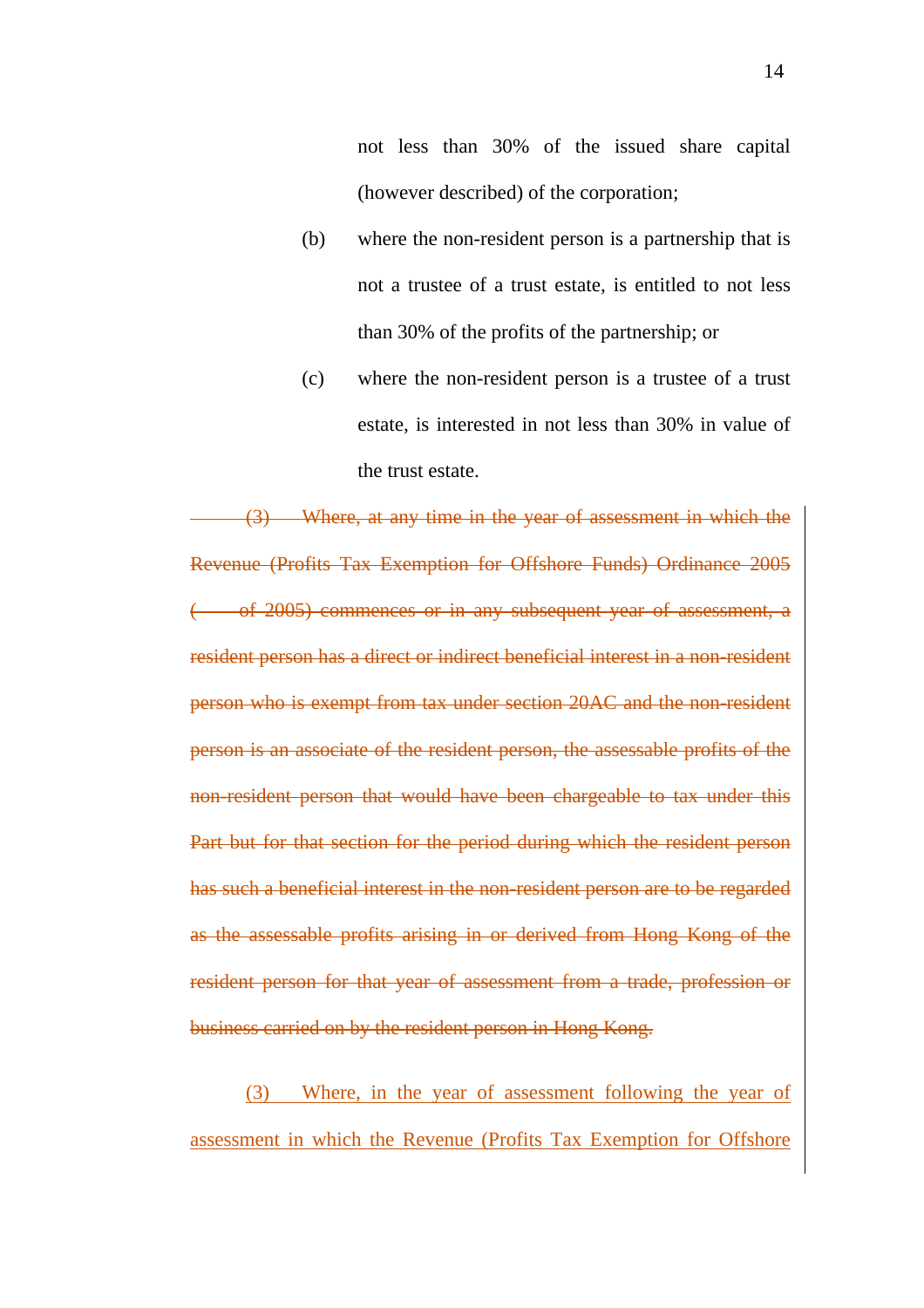Funds) Ordinance 2005 ( of 2005) commences or in any subsequent year of assessment –

- (a) a resident person has, during any period of time, a beneficial interest, whether direct or indirect or both, in a non-resident person who is exempt from tax under section 20AC; and
- (b) the non-resident person is an associate of the resident person,

the assessable profits of the non-resident person for that period of time that would have been chargeable to tax under this Part but for that section are to be regarded as the assessable profits arising in or derived from Hong Kong of the resident person for that year of assessment from a trade, profession or business carried on by the resident person in Hong Kong.

(4) Subsections (1) and (3) apply in relation to a resident person irrespective of whether the person has received, or will receive, directly or indirectly, from the non-resident person concerned any money or other property representing the profits of the non-resident person for the relevant year of assessment.

(5) A resident person who has a direct or indirect beneficial interest in a trustee of a trust estate by reason of the fact that he is able or might reasonably be expected to be able to control the activities of the trust estate or the application of its corpus or income is, for the purposes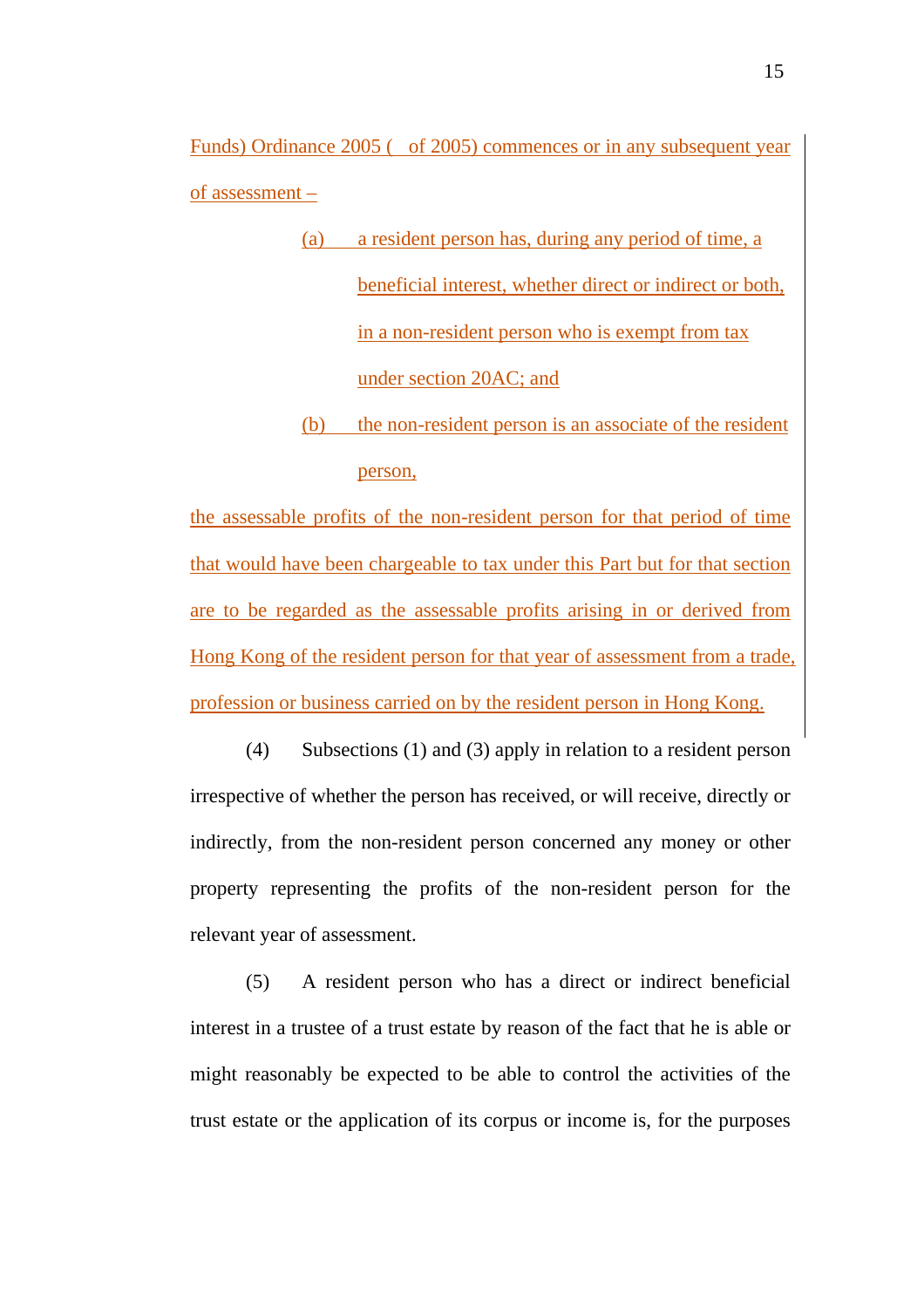of this section, to be regarded as being interested in 100% in value of the trust estate.

(6) The extent of a resident person's beneficial interest in a nonresident person is to be determined in accordance with the provisions in Part 2 of Schedule 15.

(7) The amount regarded as the assessable profits of a resident person for a year of assessment under subsection (1) or (3) is to be ascertained in accordance with the provisions in Schedule 15.

(8) Subsection (1) or (3) does not apply in relation to a resident person who has a direct or indirect beneficial interest in a non-resident person if the Commissioner is satisfied that beneficial interests in the nonresident person are bona fide widely held.

(9) Where a resident person is liable to tax under subsection (1) or (3) in respect of the profits of a non-resident person by reason of his having an indirect beneficial interest in the non-resident person through an interposed person or through a series of 2 or more interposed persons, if the interposed person or any of the interposed persons is a resident person who is also liable to tax under that subsection in respect of the same profits, the first-mentioned resident person is discharged from his liability to tax under that subsection in respect of those profits.

 $(10)$  In this section –

"associate" (相聯者), in relation to a person, means -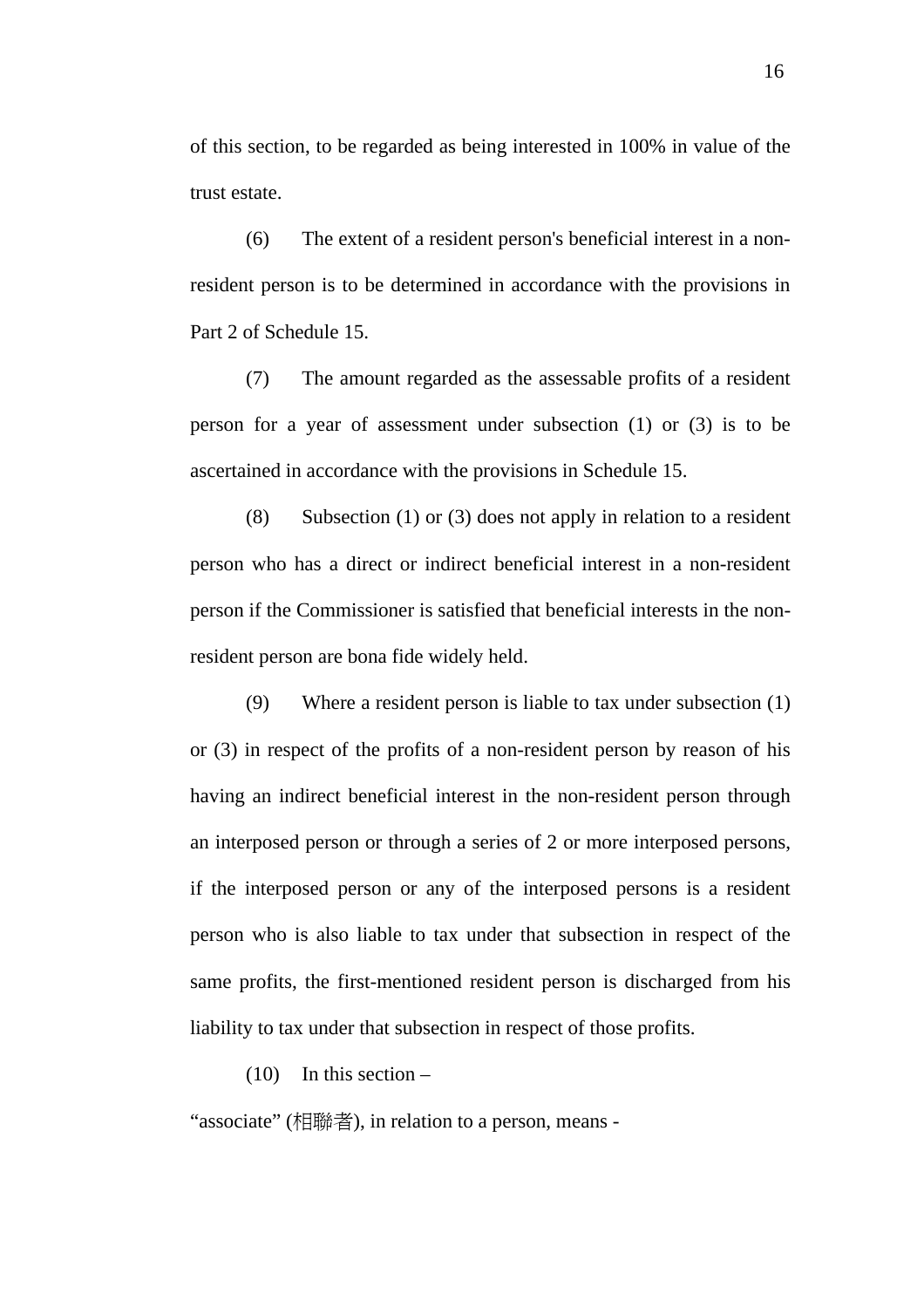- (a) where the person is a natural person
	- (i) a relative of the person;
	- (ii) a partner of the person and any relative of that partner;
	- (iii) a partnership in which the person is a partner;
	- (iv) any corporation controlled by the person, by a partner of the person or by a partnership in which the person is a partner;
	- (v) any director or principal officer of a corporation referred to in subparagraph (iv);
- (b) where the person is a corporation
	- (i) any associated corporation;
	- (ii) any person who controls the corporation and any partner of such person, and, where either such person is a natural person, any relative of such person;
	- (iii) any director or principal officer of the corporation or of any associated corporation and any relative of any such director or officer;
	- (iv) any partner of the corporation and, where such partner is a natural person, any relative of such partner;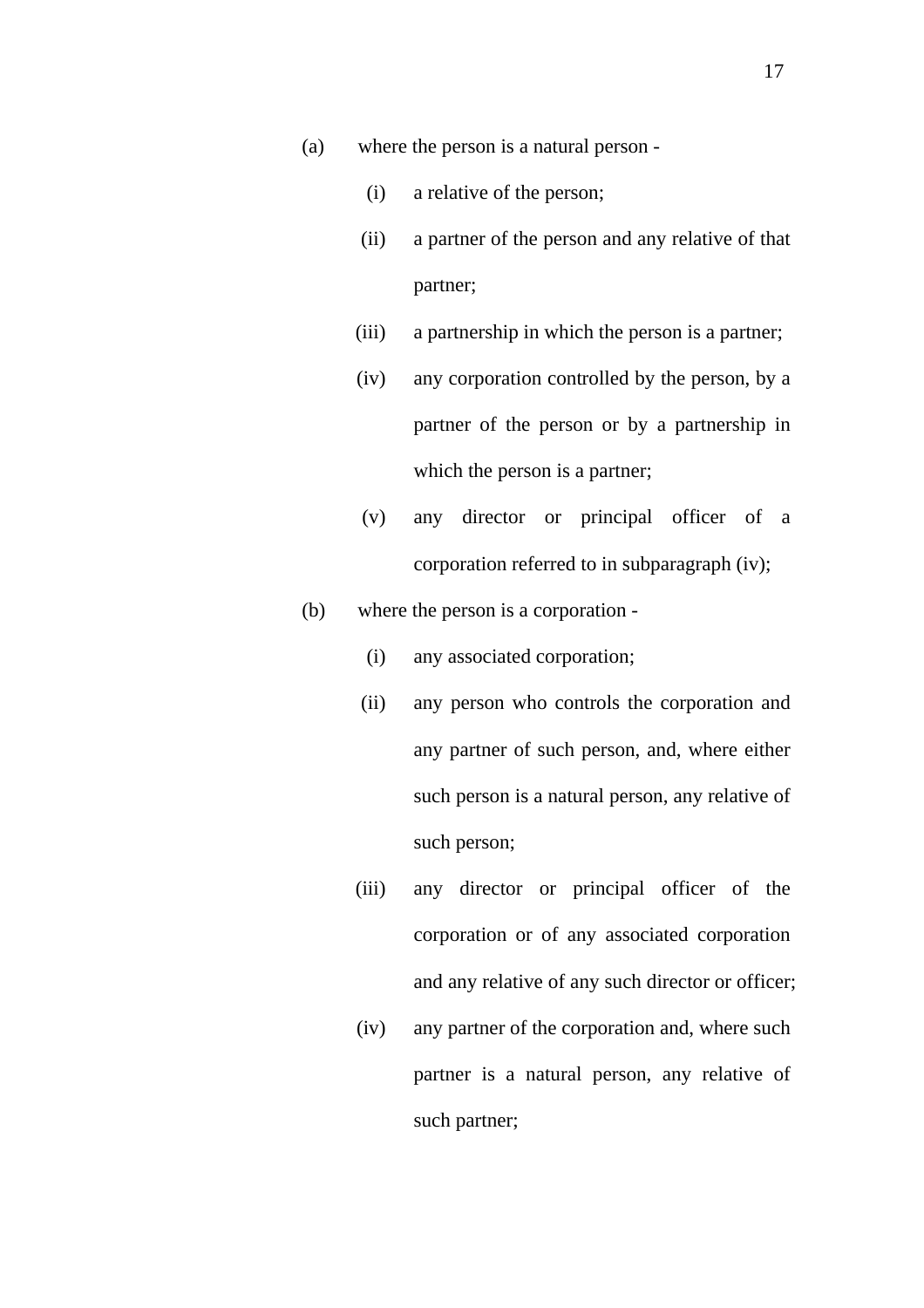- (c) where the person is a partnership
	- (i) any partner of the partnership and where such partner is a partnership any partner of that partnership, any partner with the partnership in any other partnership and where such partner is a partnership any partner of that partnership and where any partner of, or with, or in any of the partnerships mentioned in this subparagraph is a natural person, any relative of such partner;
	- (ii) any corporation controlled by the partnership or by any partner of the partnership or, where such a partner is a natural person, any relative of such partner;
	- (iii) any corporation of which any partner of the partnership is a director or principal officer;
	- (iv) any director or principal officer of a corporation referred to in subparagraph (ii);

"associated corporation" (相聯法團), in relation to a person, means -

- (a) a corporation over which the person has control;
- (b) a corporation which has control over such a person, being a corporation; or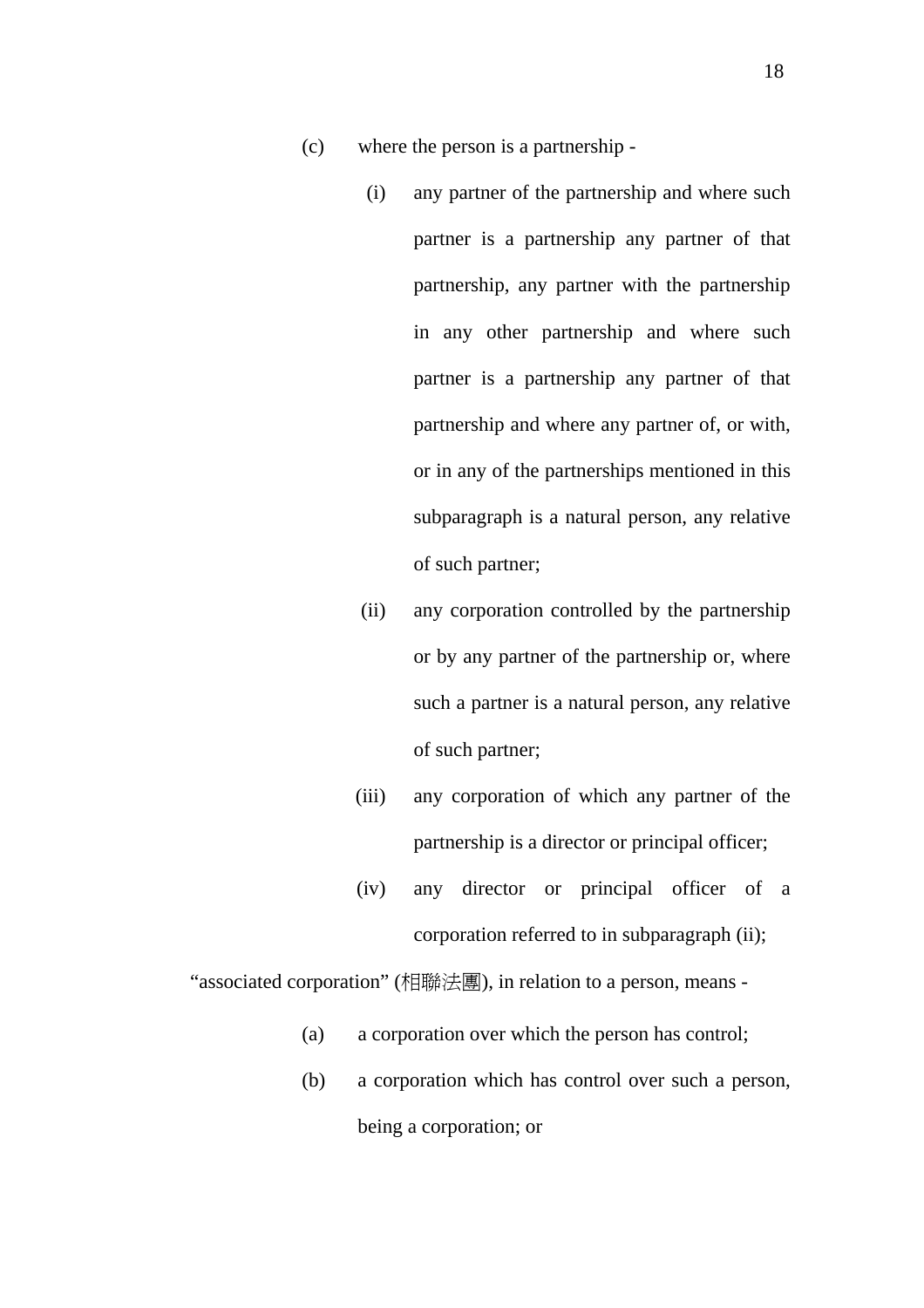(c) a corporation which is under the control of the same person, being a corporation;

"control" (控制), in relation to a corporation, means the power of a person to secure -

- (a) by means of the holding of shares or the possession of voting power in or in relation to that or any other corporation; or
- (b) by virtue of any powers conferred by the articles of association or other document regulating that or any other corporation,

that the affairs of the first-mentioned corporation are conducted in accordance with the wishes of that person;

"principal officer" (主要職員), in relation to a corporation, means -

- (a) a person employed by the corporation who, either alone or jointly with one or more other persons, is responsible under the immediate authority of the directors for the conduct of the business of the corporation; or
- (b) a person so employed who, under the immediate authority of a director of the corporation or a person to whom paragraph (a) applies, exercises managerial functions in respect of the corporation;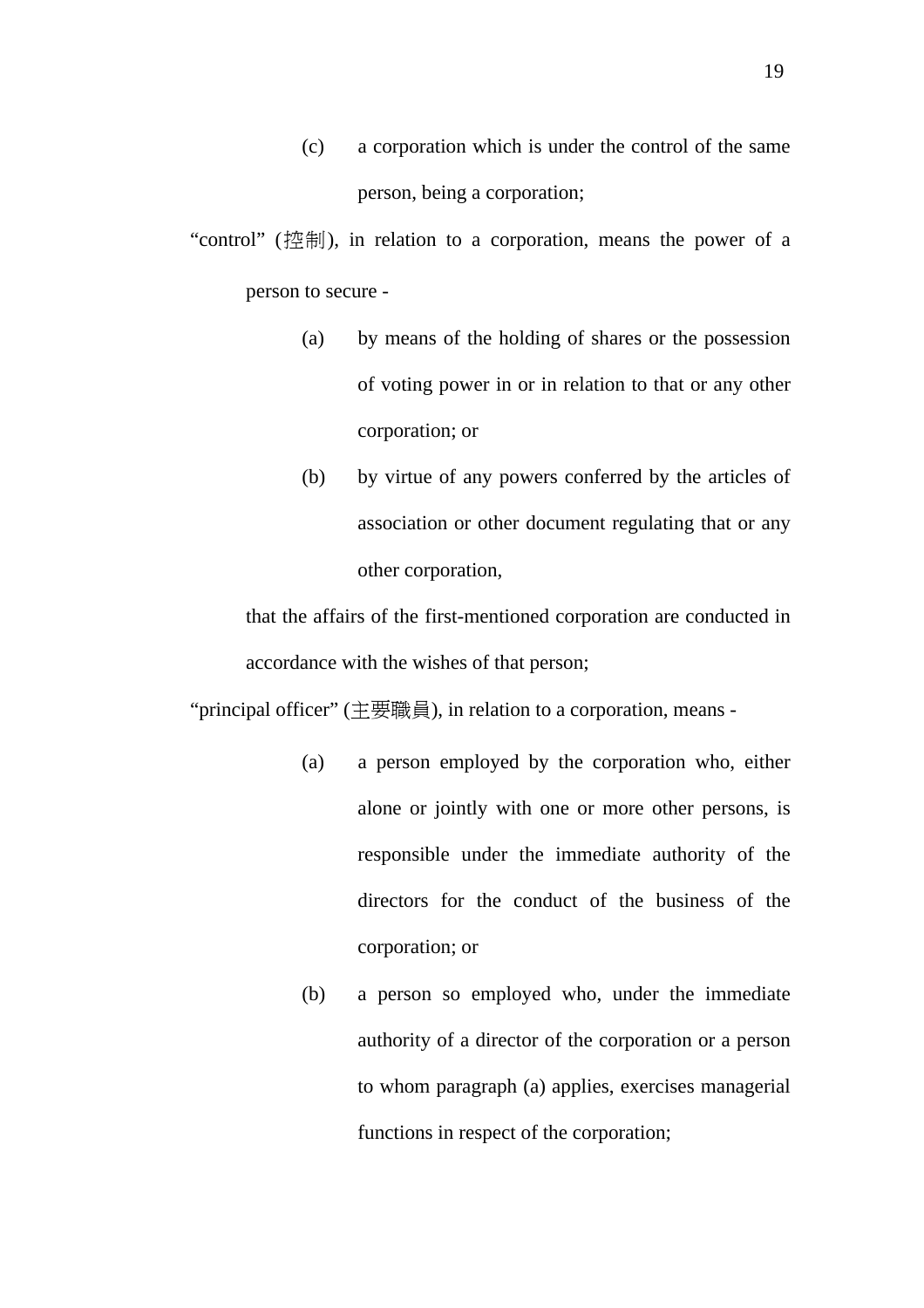"relative" (親屬), in relation to a person, means the spouse, parent, child, brother or sister of the person, and, in deducing such a relationship, an adopted child is to be regarded as a child both of the natural parents and the adopting parent and a step child as the child of both the natural parents and of any step parent.".

(11) Notwithstanding anything in subsection (1) or (3), a resident person who is chargeable to tax in respect of any sum regarded under that subsection as his assessable profits for the year of assessment in which the Revenue (Profits Tax Exemption for Offshore Funds) Ordinance 2005 ( of 2005) commences is, in relation to those profits, only liable to pay tax in respect of the part of those profits arising on or after the commencement of that Ordinance for that year of assessment.".

## **3. Section added**

The following is added –

# "**70AB. Revision of assessment due to commencement of section 2 of Revenue (Profits Tax Exemption for Offshore Funds) Ordinance 2005**

(1) Notwithstanding any other provisions of this Ordinance, if, upon application by a person in respect of a year of assessment ("the relevant year") that expires before the date of commencement of section 2 of the Revenue (Profits Tax Exemption for Offshore Funds) Ordinance 2005 ( of 2005) made within 12 months after that date, or within 6 years after the end of the relevant year, whichever is the later, it is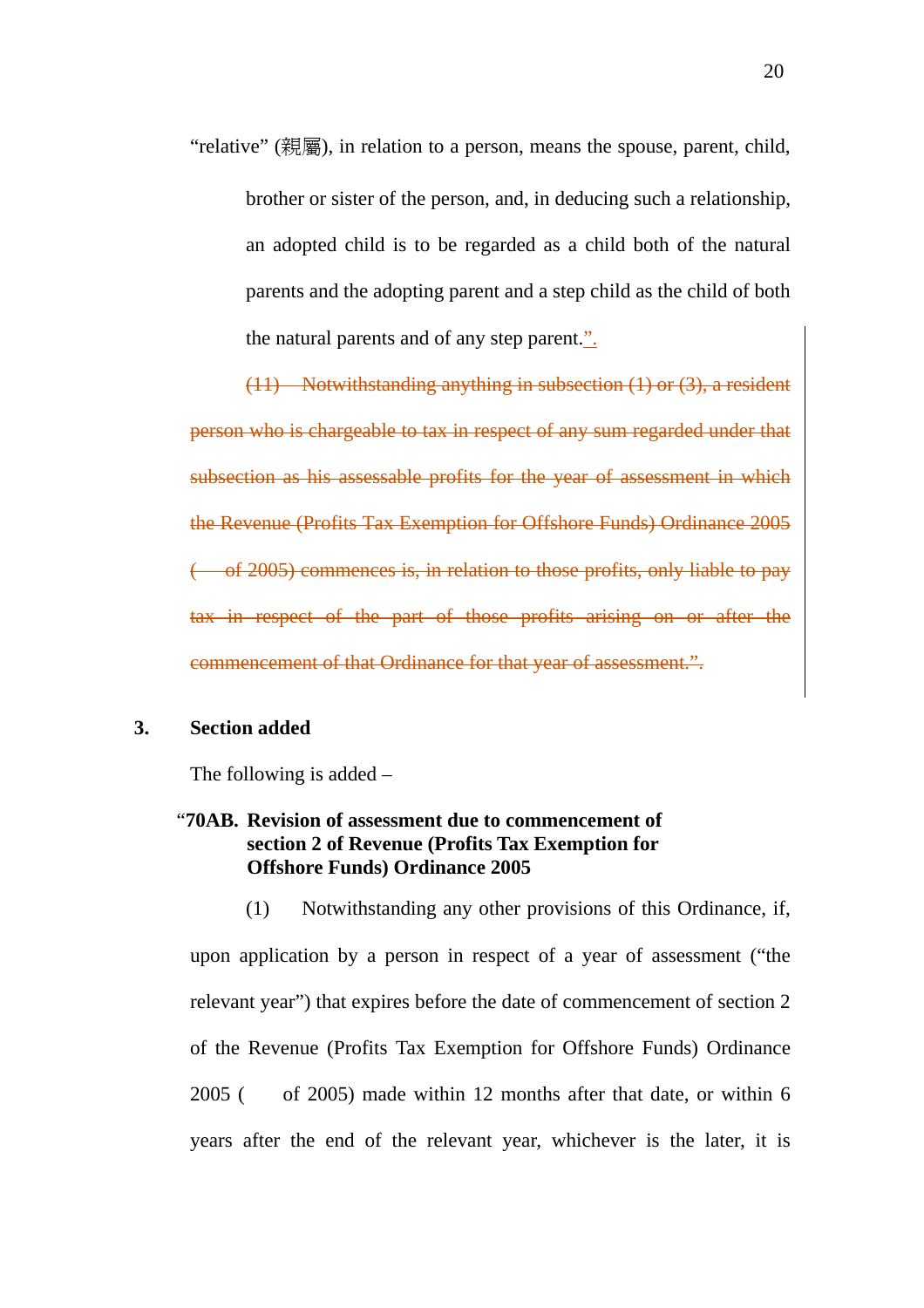established to the satisfaction of an assessor that the tax charged for the relevant year exceeds the amount that the person would have had to pay had that section been in force, the assessor shall revise the assessment for the relevant year.

(2) Where an assessor refuses to revise an assessment in accordance with an application made under this section, he shall give notice of the refusal in writing to the person who made the application and the person thereupon has the same rights of objection and appeal under this Part as if the notice of refusal were a notice of assessment.".

## **4. Schedule 15 added**

The following is added -

"SCHEDULE  $15$  [ss. 20AB & 20AE]

# PROVISIONS FOR ASCERTAINING AMOUNT OF ASSESSABLE PROFITS OF RESIDENT PERSON UNDER SECTION 20AE OF THIS ORDINANCE

#### PART 1

1. The amount regarded as the assessable profits of a resident person for a year of assessment is the total sum arrived at by adding up the assessable profits of the non-resident person that would have been chargeable to tax under Part IV of this Ordinance but for section 20AC of this Ordinance ("exempt profits") for each day in the period in that year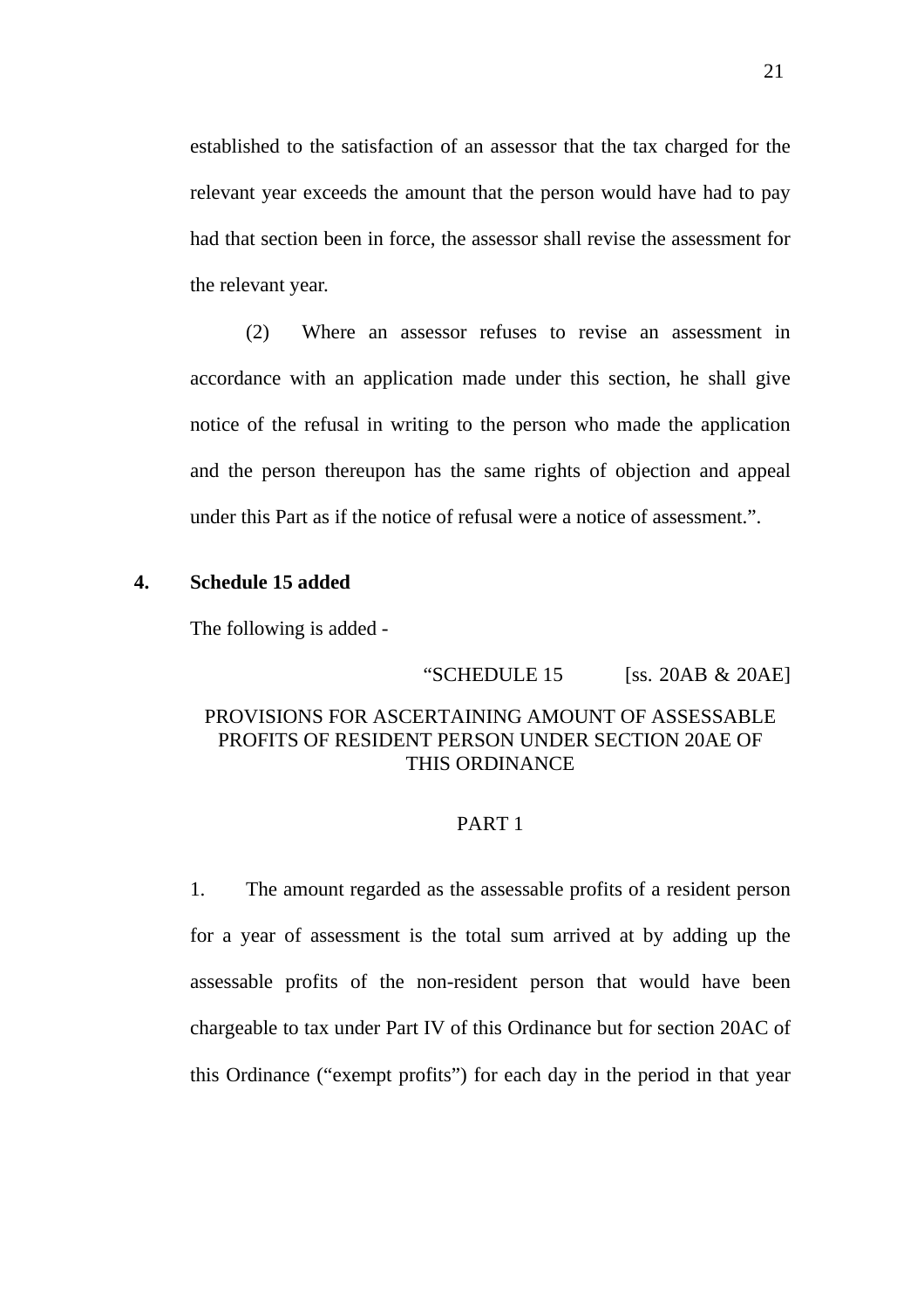of assessment during which the resident person has a direct or indirect beneficial interest in the non-resident person.

2. For the purposes of section 1, the exempt profits of a non-resident person for a particular day in a year of assessment are to be ascertained in accordance with the following formula –

$$
A = \frac{B \times C}{D}
$$

where: A means the exempt profits of the non-resident person for a particular day in a year of assessment;

- B means the extent of the resident person's beneficial interest in the non-resident person on the particular day, expressed as a percentage determined in accordance with Part 2;
- C means the exempt profits of the non-resident person for the accounting period of the non-resident person in which the particular day falls;
- D means the total number of days in the accounting period of the non-resident person in which the particular day falls.

## PART 2

1. Where a resident person has a direct beneficial interest in a nonresident person, the extent of the beneficial interest of the resident person in the non-resident person is –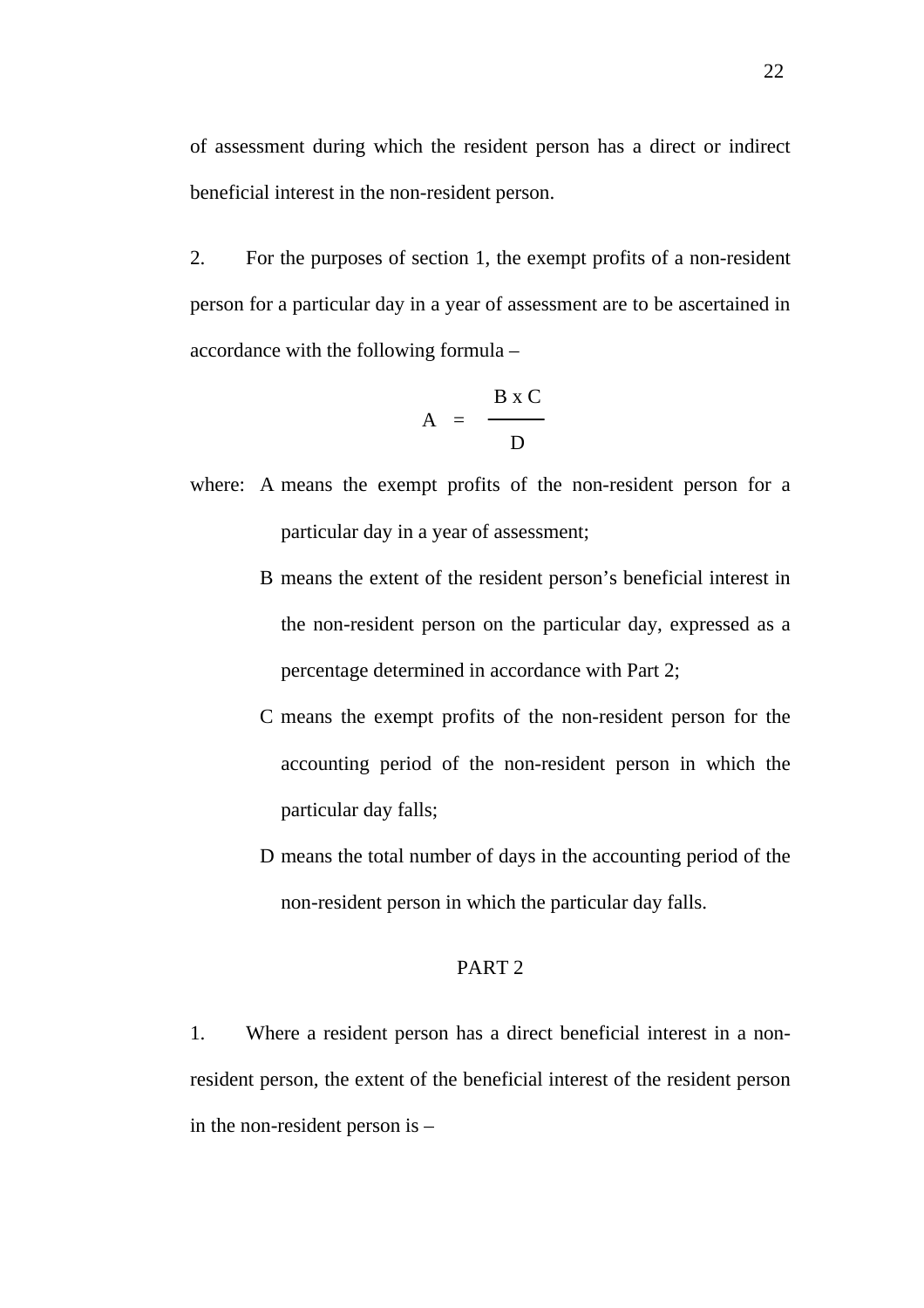- (a) where the non-resident person is a corporation that is not a trustee of a trust estate, the percentage of the issued share capital (however described) of the corporation held by the resident person;
- (b) where the non-resident person is a partnership that is not a trustee of a trust estate, the percentage of the profits of the partnership to which the resident person is entitled; or
- (c) where the non-resident person is a trustee of a trust estate, the percentage in value of the trust estate in which the resident person is interested.

2. Where a resident person has an indirect beneficial interest in a non-resident person, the extent of the beneficial interest of the resident person in the non-resident person is –

- (a) where there is one interposed person, the percentage arrived at by multiplying the percentage representing the extent of the beneficial interest of the resident person in the interposed person by the percentage representing the extent of the beneficial interest of the interposed person in the non-resident person; or
- (b) where there is a series of 2 or more interposed persons, the percentage arrived at by multiplying the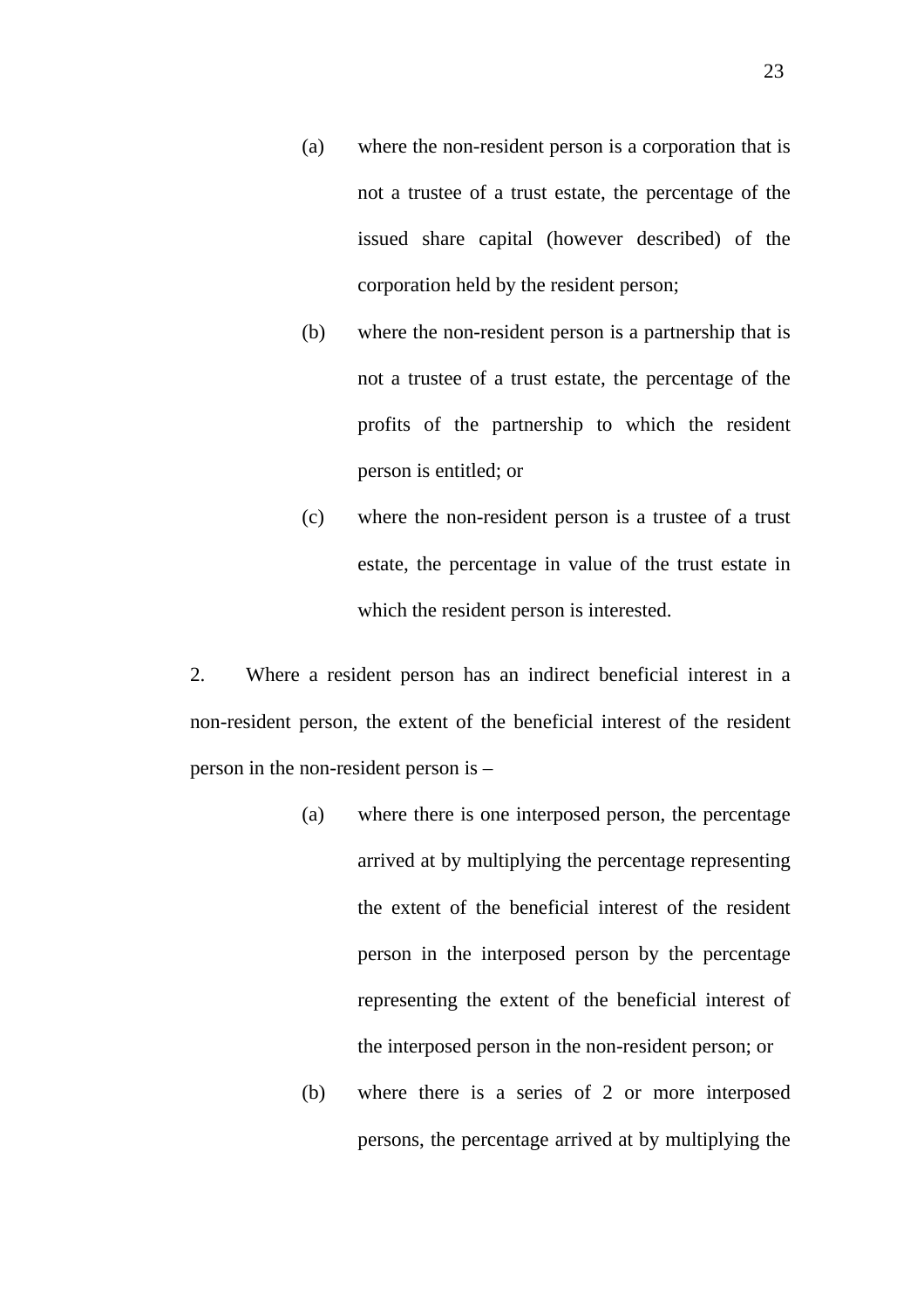percentage representing the extent of the beneficial interest of the resident person in the first interposed person in the series by -

- (i) the percentage representing the extent of the beneficial interest of each interposed person (other than the last interposed person) in the series in the next interposed person in the series; and
- (ii) the percentage representing the extent of the beneficial interest of the last interposed person in the series in the non-resident person.
- 3. For the purposes of section 2
	- (a) section 1 applies in determining the extent of the beneficial interest of a resident person in an interposed person as if references to a non-resident person in that section were references to an interposed person;
	- (b) section 1 applies in determining the extent of the beneficial interest of an interposed person in a nonresident person as if references to a resident person in that section were references to an interposed person;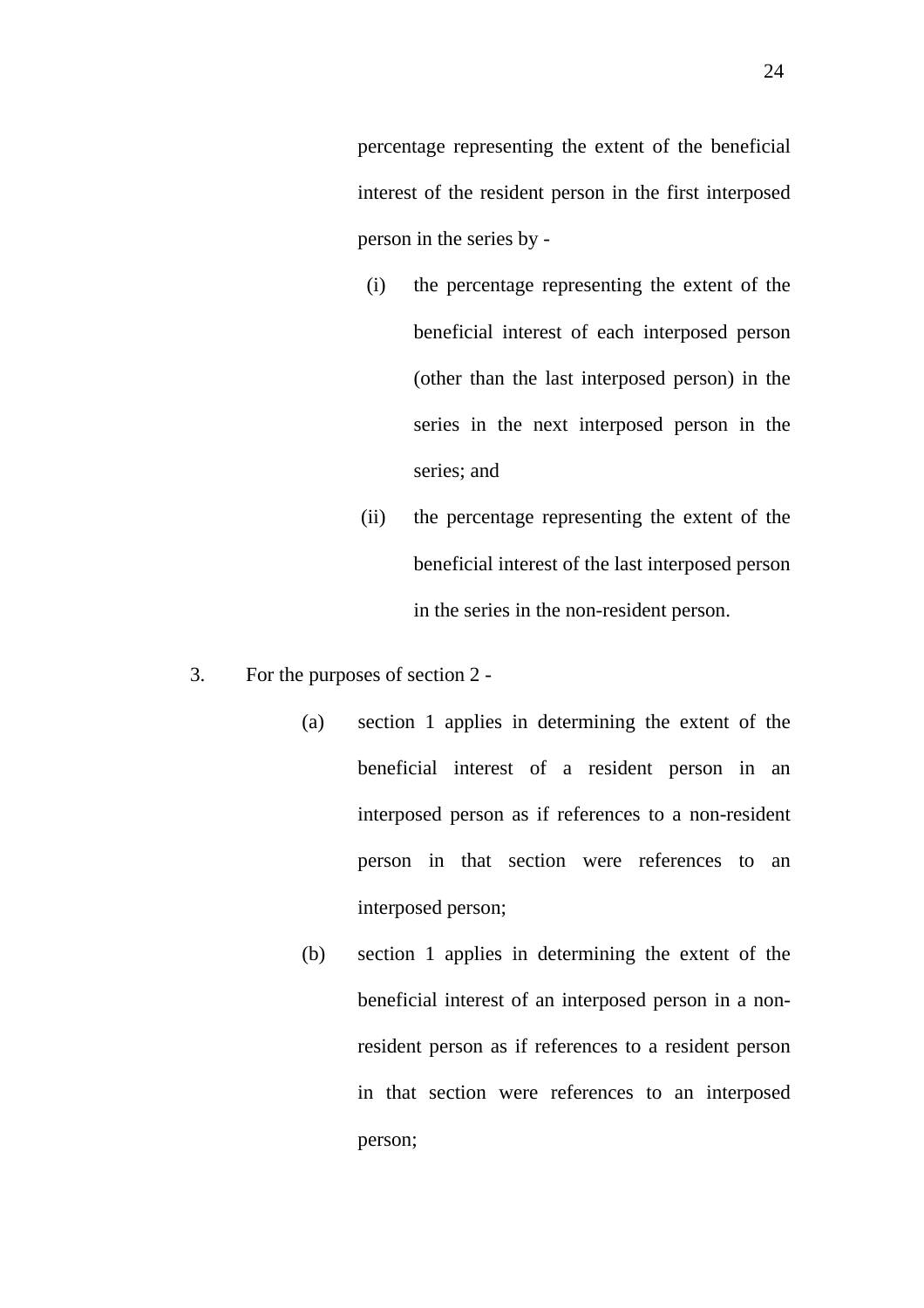- (c) section 1 applies in determining the extent of the beneficial interest of an interposed person (firstmentioned interposed person) in another interposed person (second-mentioned interposed person) as if –
	- (i) references to a resident person in that section were references to the first-mentioned interposed person; and
	- (ii) references to a non-resident person in that section were references to the secondmentioned interposed person.".

#### **5. Schedule 16 added**

The following is added –

#### "SCHEDULE 16 [s. 20AC]

## SPECIFIED TRANSACTIONS

- 1. a transaction in securities.
- 2. a transaction in futures contracts.
- 3. a transaction in foreign exchange contracts.
- 4. a transaction consisting in the making of a deposit other than by way of a money-lending business.
- 5. a transaction in foreign currencies.
- 6. a transaction in exchange-traded commodities.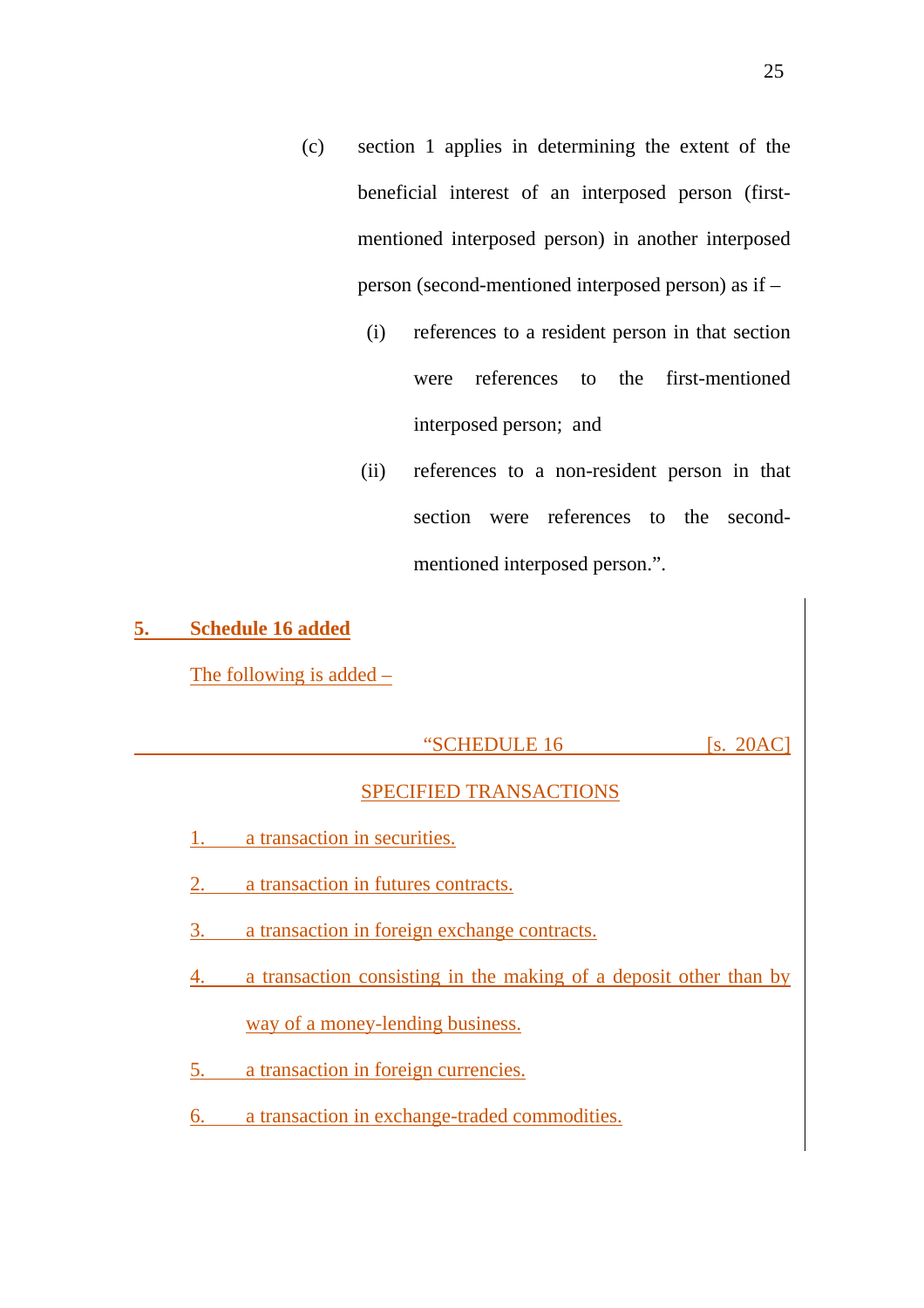In this Schedule –

"collective investment scheme" (集體投資計劃) means arrangements in respect of any property –

- (a) under which the participating persons do not have day-to-day control over the management of the property, whether or not they have the right to be consulted or to give directions in respect of the management;
- (b) under which
	- (i) the property is managed as a whole by or on behalf of the person operating the arrangements;
- (ii) the contributions of the participating persons and the profits or income from which payments are made to them are pooled; or
- (iii) the property is managed as a whole by or on

behalf of the person operating the

arrangements, and the contributions of the

participating persons and the profits or income

from which payments are made to them are

pooled; and

(c) the purpose or effect, or pretended purpose or effect,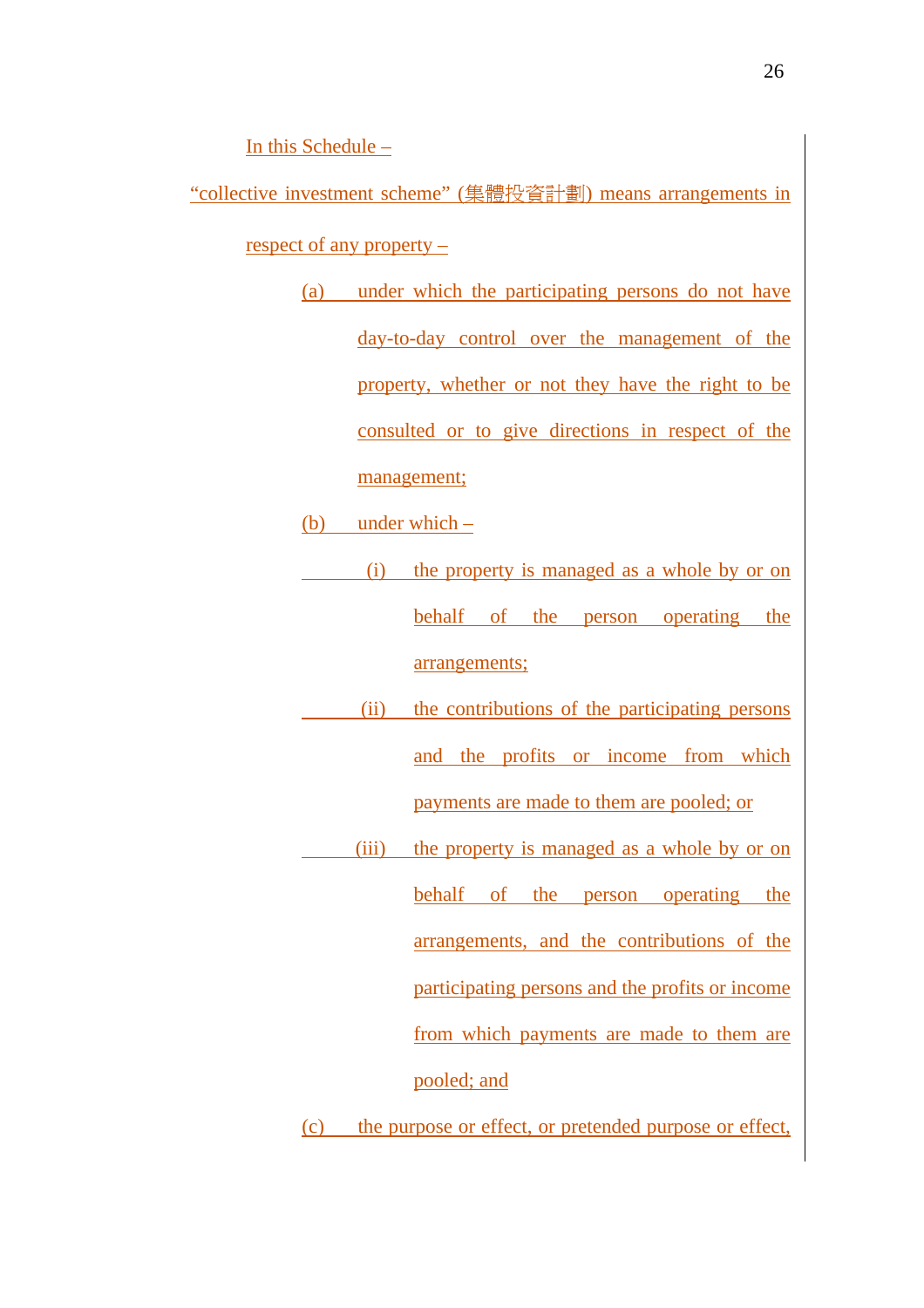of which is to enable the participating persons, whether by acquiring any right, interest, title or benefit in the property or any part of the property or otherwise, to participate in or receive –

- (i) profits, income or other returns represented to arise or to be likely to arise from the acquisition, holding, management or disposal of the property or any part of the property, or sums represented to be paid or to be likely to be paid out of any such profits, income or other returns; or
- (ii) a payment or other returns arising from the acquisition, holding or disposal of, the exercise of any right in, the redemption of, or the expiry of, any right, interest, title or benefit in the property or any part of the property;

"contract for differences" (差價合約) means an agreement the purpose or effect of which is to obtain a profit or avoid a loss by reference to fluctuations in the value or price of property of any description or in an index or other factor designated for that purpose in the agreement;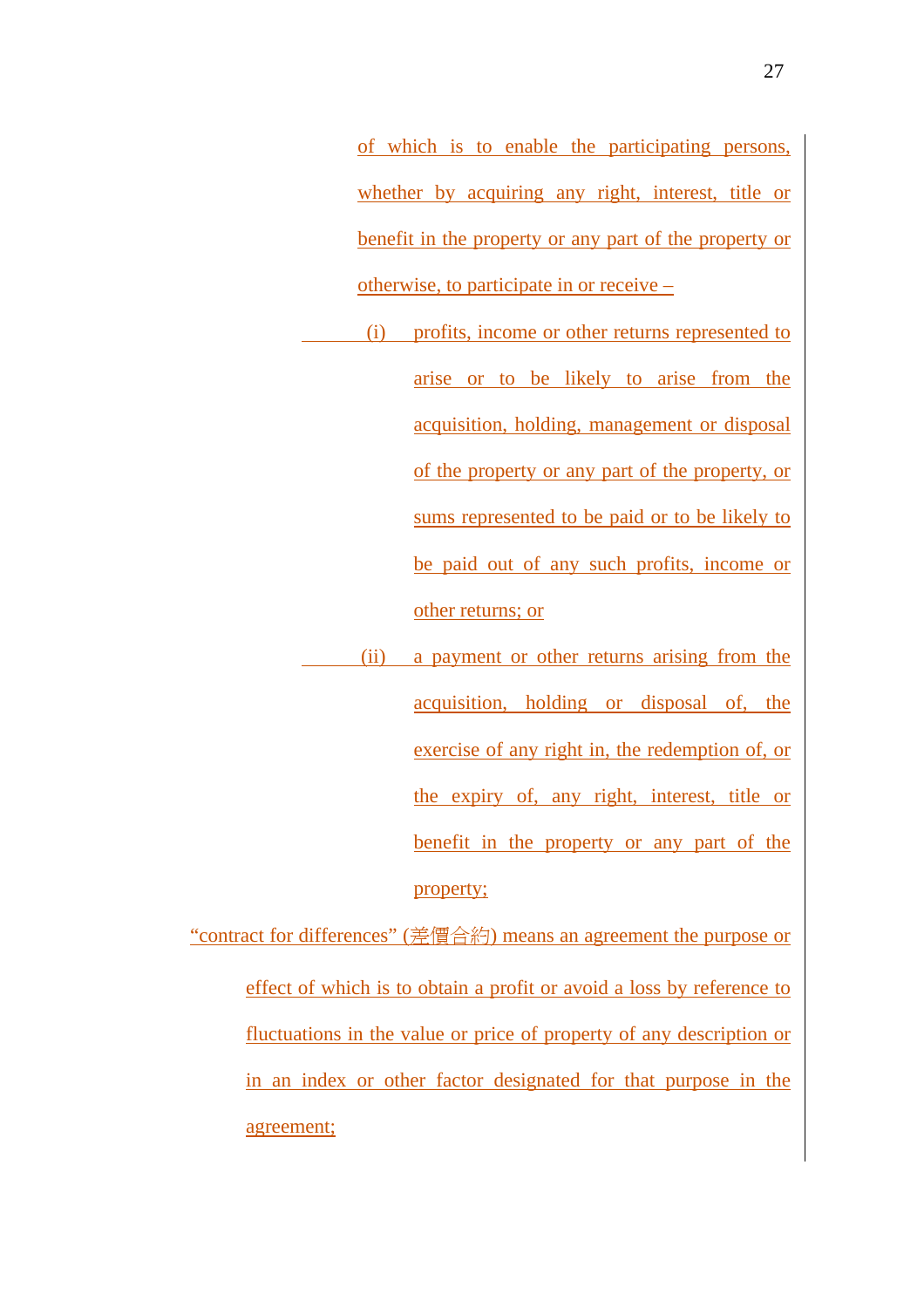"debenture" ( 債權證 ) includes debenture stocks, bonds, and other securities of a corporation, whether constituting a charge on the assets of the corporation or not;

"deposit" (存款) means a loan of money –

(a) at interest; or

(b) repayable at a premium or repayable with any consideration in money or money's worth;

"exchange-traded commodity" (在交易所買賣的商品) means gold or

silver traded on a commodity exchange in Hong Kong to which

the Commodity Exchanges (Prohibition) Ordinance (Cap. 82)

does not apply by virtue of section 3(d) of that Ordinance;

"foreign exchange contract" (外匯交易合約) means a contract other than

a futures contract and an options contract, whereby the parties to

the contract agree to exchange different currencies at a future time;

"futures contract" (期貨合約) means –

(a) a contract or an option on a contract that is listed or traded on the Hong Kong Futures Exchange Limited; or

(b) any other contract for differences –

 (i) that is listed on a specified stock exchange, or traded on a specified futures exchange, within

the meaning of section 1 of Part 1 of Schedule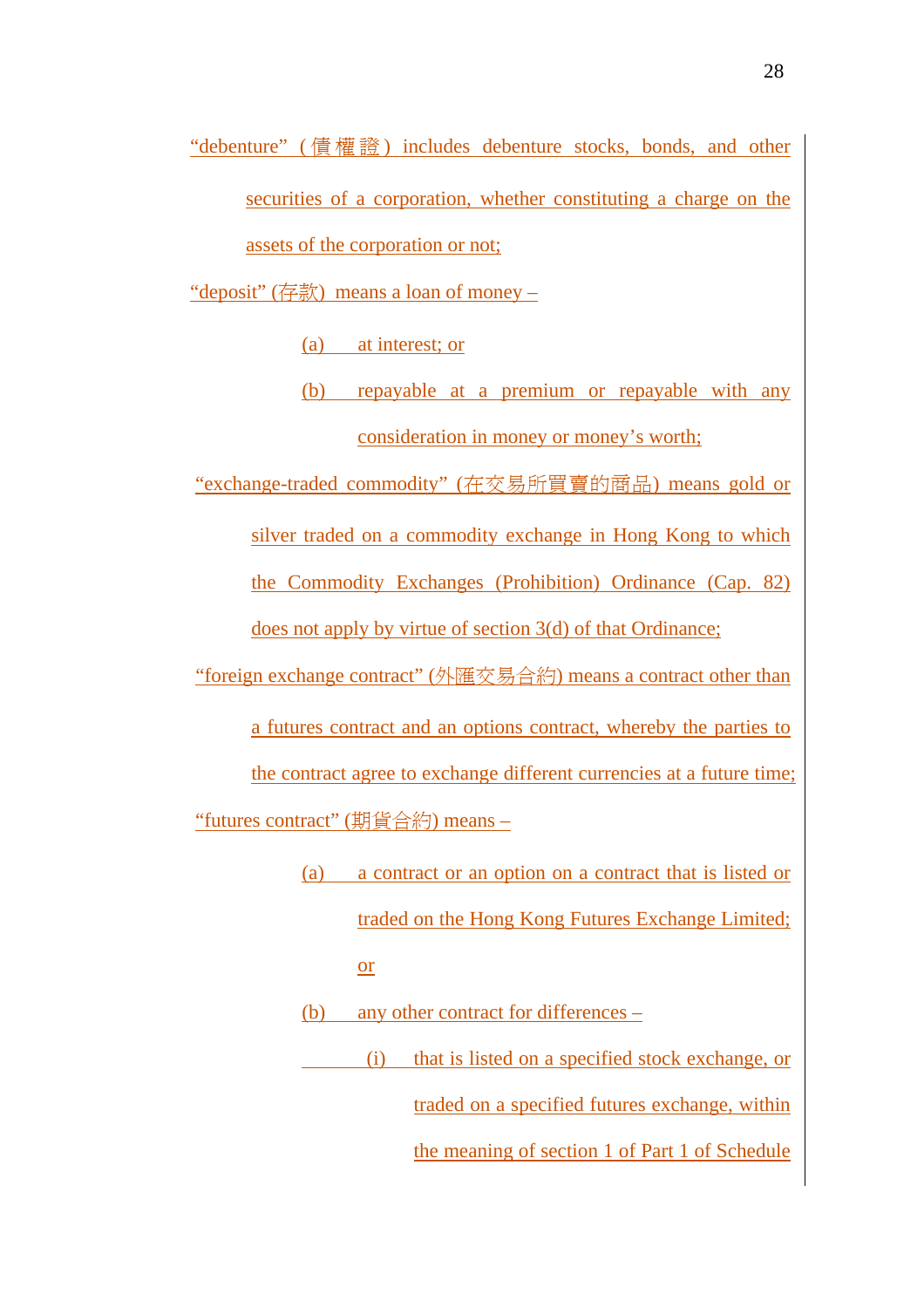1 to the Securities and Futures Ordinance (Cap. 571);

 (ii) that an authorized institution within the meaning of the Banking Ordinance (Cap. 155)

may enter into under that Ordinance; or

(iii) the transaction in respect of which is regulated

by or under, or is carried out in compliance

with, the Securities and Futures Ordinance

(Cap. 571);

"options contract" (期權合約) means a contract that gives the holder of

the contract the option or right, exercisable at or before a time specified in the contract to –

(a) buy or sell  $-$ 

 (i) at an agreed consideration an agreed quantity of a specified futures contract, share or other property; or

 (ii) an agreed value of a specified futures contract, share or other property; or

(b) be paid an amount of money calculated by reference to the value of such futures contract, share or other property or by reference to the level of an index, as may be specified in the contract;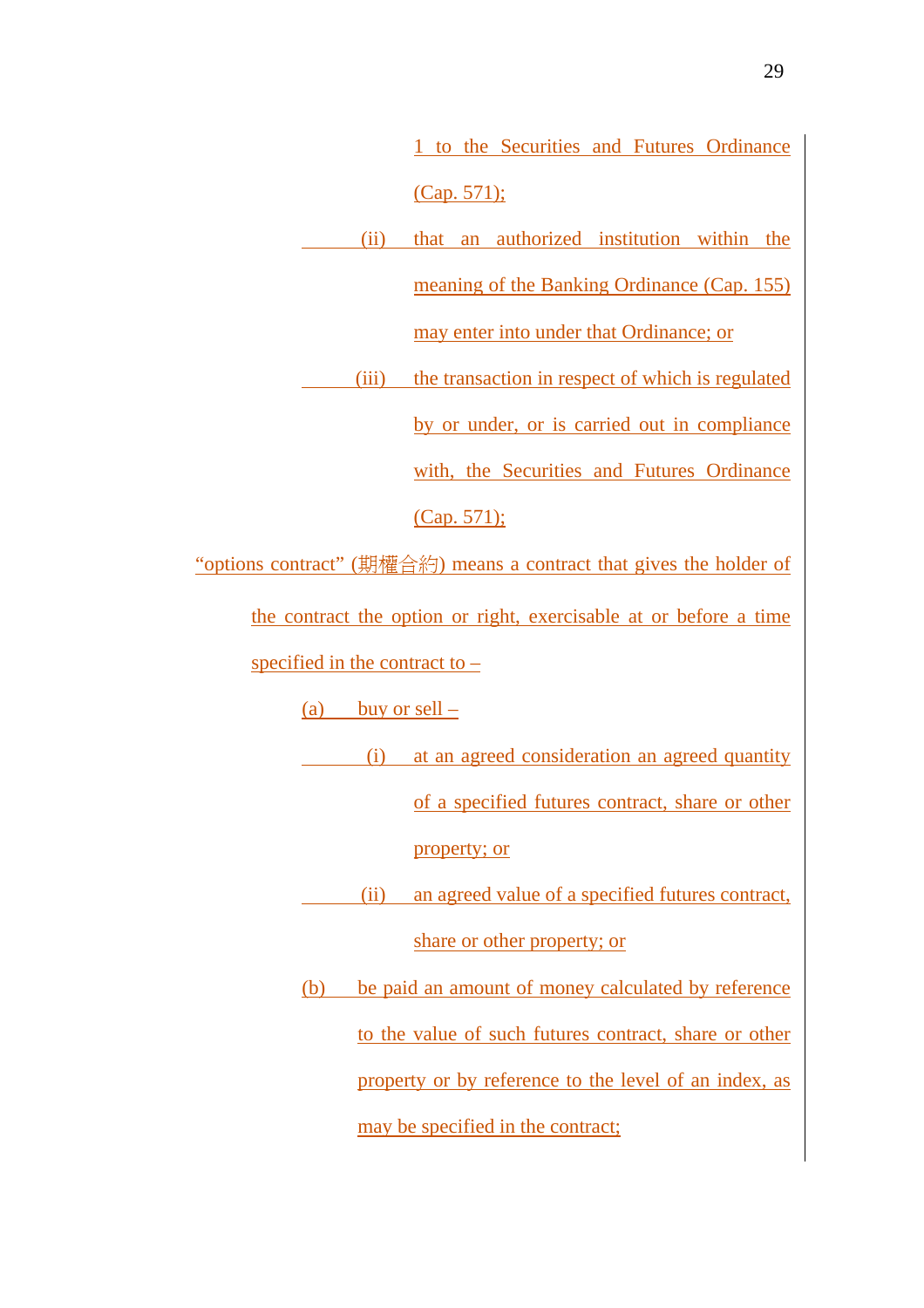"property" (財產) includes –

- (a) money, goods, choses in action and land, whether in Hong Kong or elsewhere; and
- (b) obligations, easements and every description of estate, interest and profit, present or future, vested or contingent, arising out of or incident to property as defined in paragraph (a);

"securities" (證券) means –

- (a) shares, stocks, debentures, loan stocks, funds, bonds or notes of, or issued by, a body, whether incorporated or unincorporated, or a government or municipal government authority;
- (b) rights, options or interests (whether described as units or otherwise) in, or in respect of, such shares, stocks, debentures, loan stocks, funds, bonds or notes;
- (c) certificates of interest or participation in, temporary or interim certificates for, receipts for, or warrants to subscribe for or purchase, such shares, stocks, debentures, loan stocks, funds, bonds or notes;
- (d) interests in any collective investment scheme;
- (e) interests, rights or property, whether in the form of an instrument or otherwise, commonly known as